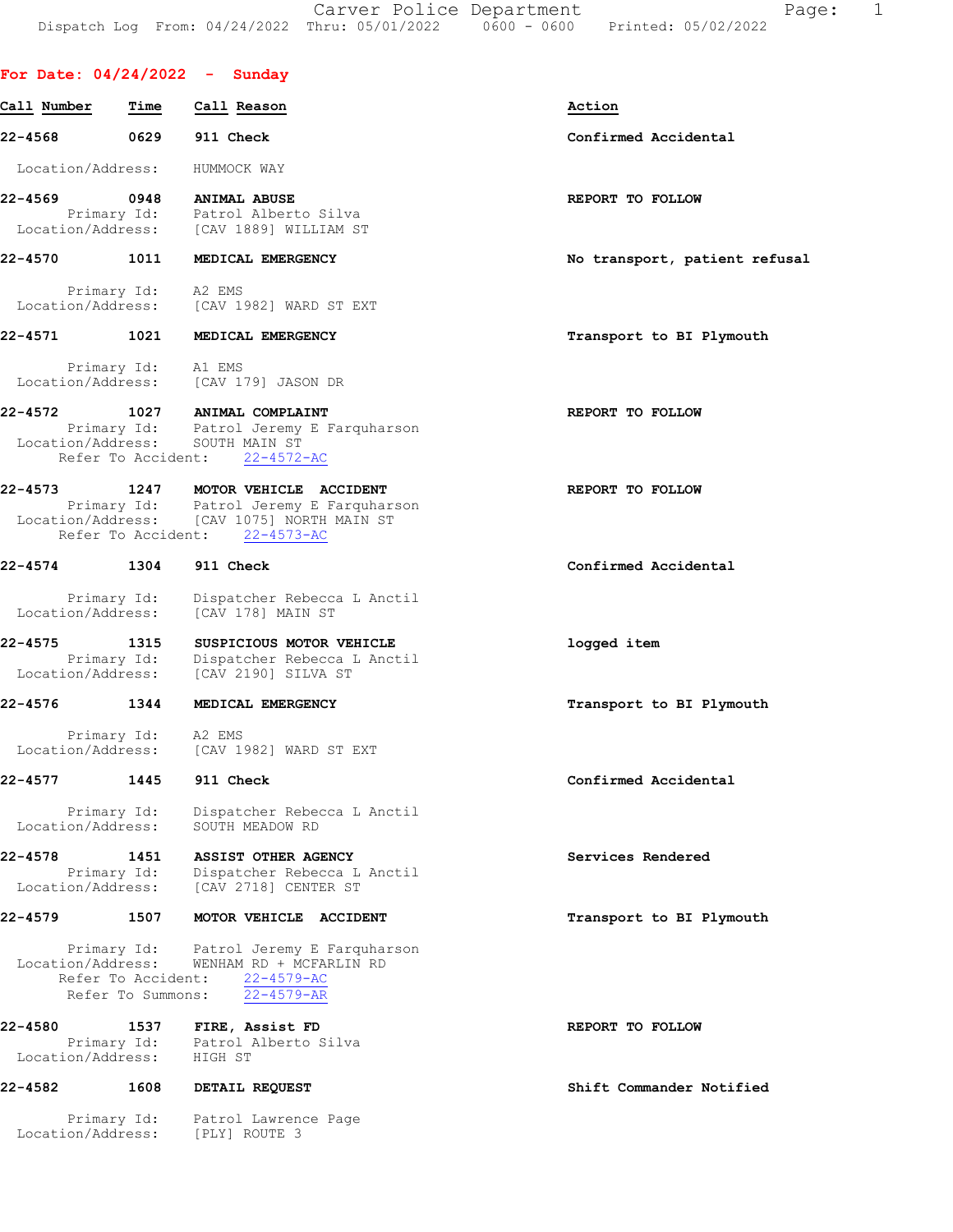22-4583 1617 PROPERTY FOUND 160 CONDITIONS REPORT TO FOLLOW Primary Id: Patrol Jeremy E Farquharson Location/Address: WENHAM RD + MCFARLIN RD 22-4584 1701 MEDICAL EMERGENCY **1200 1200 1200 1200 1200 1200 1200** Transport to BI Plymouth Primary Id: A2 EMS Location/Address: [CAV 1637] ROCHESTER RD 22-4585 1713 Health and Welfare check VERBAL/SPOKE TO Primary Id: Patrol Brandon W Rudolph Location/Address: [CAV 1075] NORTH MAIN ST 22-4586 1737 MEDICAL EMERGENCY **1200 1200 1200 1200 1200** Transport to BI Plymouth Primary Id: A1 EMS Location/Address: [CAV 2334] SNAPPIT RD 22-4587 1756 Firearms Violation/Complaint Unfounded

22-4588 1758 DETAIL REQUEST Shift Commander Notified

 Primary Id: Patrol Lawrence Page Location/Address: SOUTH MAIN ST

 Primary Id: Patrol Lawrence Page Location/Address: [KIN] SUMMER ST + EVERGREEN ST

22-4589 1932 ASSIST OTHER AGENCY VERBAL/SPOKE TO Location/Address: TREMONT ST

22-4590 2144 DETAIL REQUEST Shift Commander Notified Primary Id: Patrol Lawrence Page Location: [PLY] MULTIPLE

### For Date: 04/25/2022 - Monday

| 22-4593<br>0139<br>Primary Id:<br>Location/Address:                   | <b>BUILDING CHECK</b><br>Patrol Derrick E Ostiquy<br>[CAV 1548] TREMONT ST                   | logged item |
|-----------------------------------------------------------------------|----------------------------------------------------------------------------------------------|-------------|
| 22-4594<br>0210<br>Primary Id:<br>Location/Address: [CAV 461] MAIN ST | <b>BUSINESS CHECK</b><br>Sergeant William J Kelly                                            | logged item |
| 22-4595<br>0216<br>Primary Id:<br>Location/Address:                   | <b>BUSINESS CHECK</b><br>Sergeant William J Kelly<br>[CAV 1574] NORTH MAIN ST                | logged item |
| 22-4596<br>0217<br>Primary Id:                                        | <b>BUILDING CHECK</b><br>Patrol Derrick E Ostiquy<br>Location/Address: [CAV 119] LAKEVIEW ST | logged item |
| 22-4597<br>0220<br>Location/Address:                                  | <b>BUILDING CHECK</b><br>Primary Id: Patrol Derrick E Ostiquy<br>SAVERY LN                   | logged item |
| 22-4598<br>0223<br>Primary Id:<br>Location/Address:                   | <b>BUSINESS CHECK</b><br>Sergeant William J Kelly<br>[CAV 1558] MONTELLO ST                  | logged item |
| 22-4599<br>0229<br>Primary Id:<br>Location/Address:                   | <b>BUILDING CHECK</b><br>Patrol Derrick E Ostiquy<br>[CAV 239] SOUTH MEADOW RD               | logged item |
| 22-4600<br>0237<br>Primary Id:<br>Location/Address:                   | <b>BUILDING CHECK</b><br>Patrol Derrick E Ostiquy<br>[CAV 138] MAIN ST                       | logged item |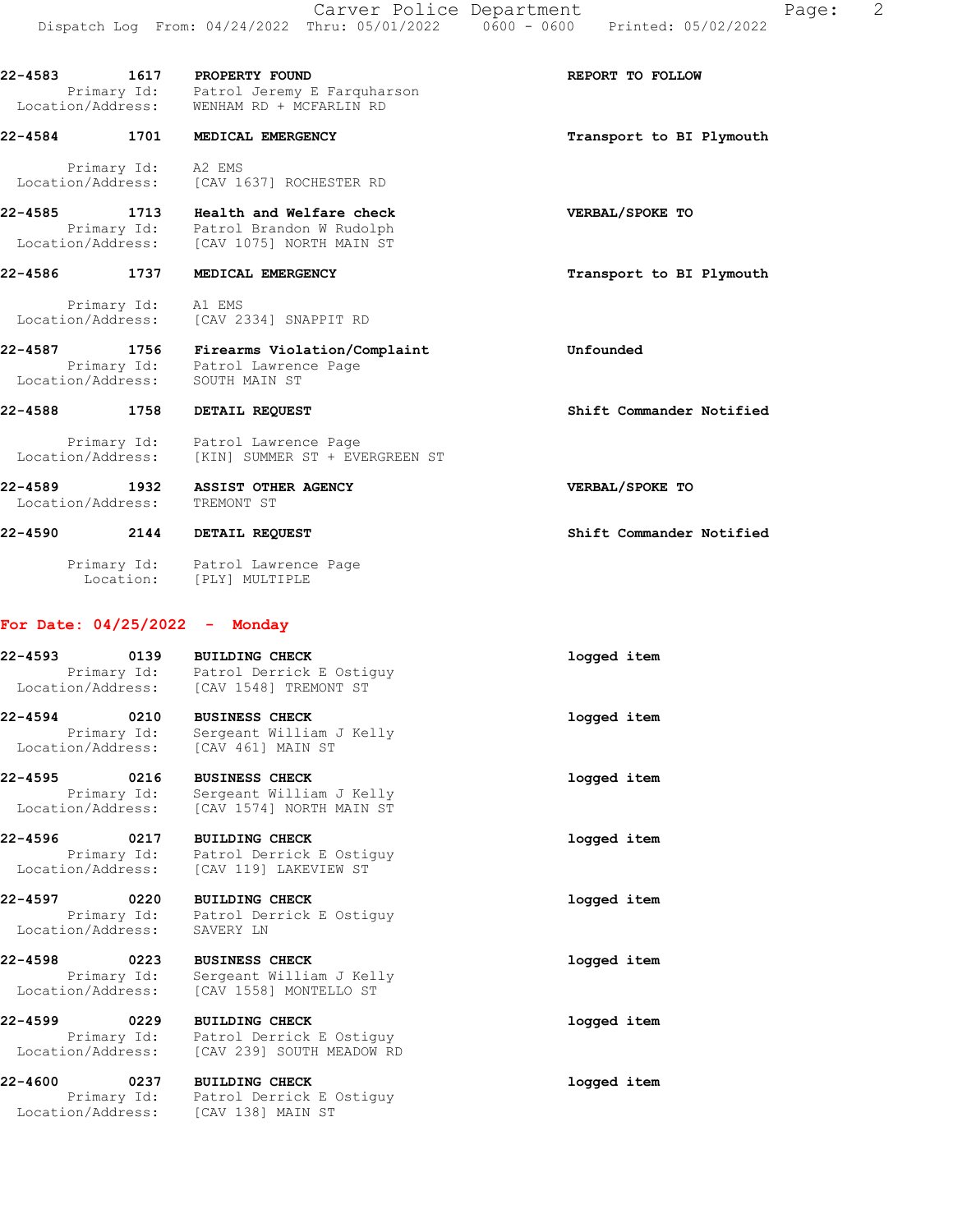|                                   |                     | Carver Police Department                                                                       | 3<br>Page:<br>Dispatch Log From: 04/24/2022 Thru: 05/01/2022   0600 - 0600   Printed: 05/02/2022 |
|-----------------------------------|---------------------|------------------------------------------------------------------------------------------------|--------------------------------------------------------------------------------------------------|
| 22-4601 0242                      | Primary Id:         | <b>BUSINESS CHECK</b><br>Sergeant William J Kelly<br>Location/Address: [CAV 157] MARION DR     | logged item                                                                                      |
| 22-4602 0252                      |                     | Neighborhood/property check                                                                    | Neighborhood checked                                                                             |
| Location/Address:                 | Primary Id:         | Sergeant William J Kelly<br>EWELL LN                                                           |                                                                                                  |
| 22-4603 0532                      |                     | MEDICAL EMERGENCY                                                                              | No transport, patient refusal                                                                    |
|                                   |                     | Primary Id: A2 EMS<br>Location/Address: VILLAGE WAY                                            |                                                                                                  |
| 22-4604                           | 0558                | MEDICAL EMERGENCY                                                                              | No transport, patient refusal                                                                    |
| Location/Address:                 | Primary Id: A2 EMS  | [CAV 2397] ROOSEVELT RIDGE                                                                     |                                                                                                  |
| 22-4605 0638<br>Location/Address: |                     | <b>BUILDING CHECK</b><br>Primary Id: Patrol Derrick E Ostiguy<br>[CAV 239] SOUTH MEADOW RD     | logged item                                                                                      |
|                                   | Location/Address:   | 22-4606 0703 BUILDING CHECK<br>Primary Id: Patrol Michael Wall<br>[CAV 239] SOUTH MEADOW RD    | logged item                                                                                      |
| 22-4607 0720                      |                     | DETAIL REQUEST                                                                                 | Shift Commander Notified                                                                         |
| Location/Address:                 | Primary Id:         | Sergeant Dennis T Rizzuto Jr<br>[CAV 1075] NORTH MAIN ST                                       |                                                                                                  |
| 22-4608 0754                      |                     | <b>BUILDING CHECK</b><br>Primary Id: Patrol Michael Wall<br>Location/Address: [CAV 29] MAIN ST | logged item                                                                                      |
| 22-4609 0757<br>Location/Address: |                     | Radar<br>[CAV 29] MAIN ST                                                                      | logged item                                                                                      |
| Location/Address:                 |                     | 22-4610 0836 BUILDING CHECK<br>Primary Id: Patrol Michael Wall<br>[CAV 239] SOUTH MEADOW RD    | logged item                                                                                      |
| $22 - 4643$                       | 0924<br>Primary Id: | ASSIST CITIZEN<br>Sergeant Dennis T Rizzuto Jr<br>Location/Address: [CAV 325] NORTH MAIN ST    | VERBAL/SPOKE TO                                                                                  |
| 22-4612 0935<br>Location/Address: |                     | ASSIST CITIZEN<br>SANTANA WAY                                                                  | Services Rendered                                                                                |
| 22-4611 0937<br>Location/Address: |                     | RECORDS REQUEST<br>[CAV 1464] CENTER ST                                                        | Services Rendered                                                                                |
| 22-4613 0938<br>Location/Address: |                     | RECORDS REQUEST<br>[CAV 1464] CENTER ST                                                        | Services Rendered                                                                                |
| 22-4614<br>Location/Address:      | 0939                | RECORDS REQUEST<br>[CAV 1464] CENTER ST                                                        | Services Rendered                                                                                |
| 22-4615 0940<br>Location/Address: |                     | RECORDS REQUEST<br>[CAV 1464] CENTER ST                                                        | Services Rendered                                                                                |
| 22-4616<br>Location/Address:      | $\sim$ 0942         | RECORDS REQUEST<br>[CAV 1464] CENTER ST                                                        | Services Rendered                                                                                |
| 22-4617 0943<br>Location/Address: |                     | RECORDS REQUEST<br>[CAV 1464] CENTER ST                                                        | Services Rendered                                                                                |
| 22-4618                           |                     | 0944 RECORDS REQUEST<br>Location/Address: [CAV 1464] CENTER ST                                 | Services Rendered                                                                                |
|                                   |                     |                                                                                                |                                                                                                  |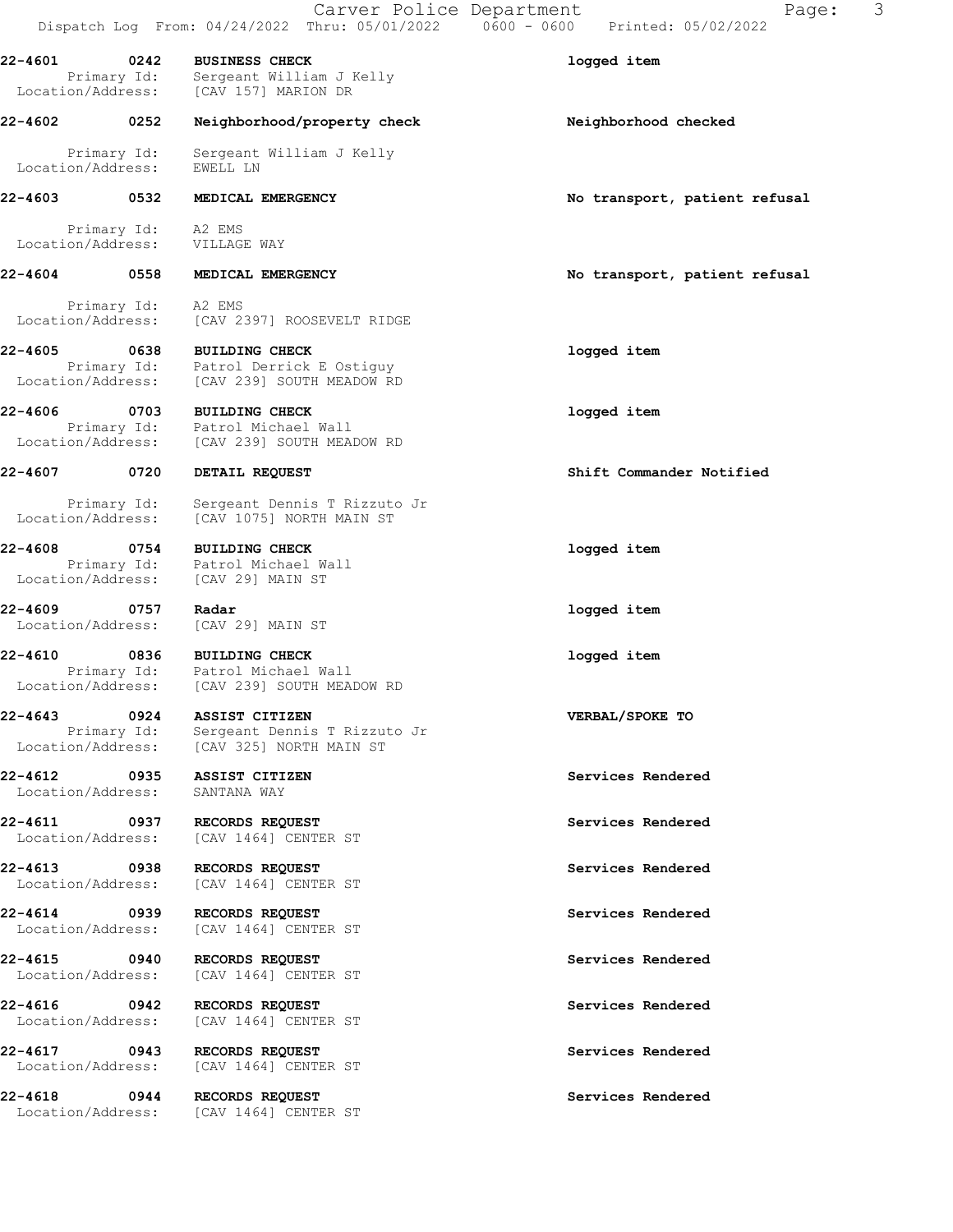22-4619 0946 RECORDS REQUEST Services Rendered Location/Address: [CAV 1464] CENTER ST 22-4620 0947 RECORDS REQUEST Services Rendered Location/Address: [CAV 1464] CENTER ST 22-4621 0947 RECORDS REQUEST Services Rendered Location/Address: [CAV 1464] CENTER ST 22-4622 0949 RECORDS REQUEST Services Rendered Location/Address: [CAV 1464] CENTER ST 22-4623 0949 RECORDS REQUEST Services Rendered Location/Address: [CAV 1464] CENTER ST 22-4624 0950 RECORDS REQUEST Services Rendered Location/Address: [CAV 1464] CENTER ST 22-4626 1004 MEDICAL EMERGENCY No transport, patient refusal Location/Address: CHANCE CT 22-4628 1030 911 Check logged item Location/Address: [CAV 1689] TREMONT ST 22-4629 1035 MEDICAL EMERGENCY Transport to BI Plymouth Primary Id: A2 EMS Location/Address: HARD HILL RD 22-4630 1057 Property LOST logged item Location/Address: [CAV 805] WOODLAWN DR 22-4631 1111 SUSPICIOUS ACTIVITY logged item Location/Address: [CAV 213] LAKEVIEW ST 22-4641 1220 ANIMAL COMPLAINT logged item Location/Address: [CAV 2850] POND ST 22-4634 1223 911 Check Confirmed Accidental Primary Id: Patrol Alberto Silva Location/Address: TREMONT ST 22-4635 1229 MEDICAL EMERGENCY No transport, patient refusal Primary Id: A2 EMS Location/Address: WARD ST EXT 22-4636 1231 BUILDING CHECK logged item Primary Id: Patrol Michael Wall Location/Address: [CAV 29] MAIN ST 22-4637 1336 BUILDING CHECK logged item Primary Id: Patrol Michael Wall Location/Address: [CAV 239] SOUTH MEADOW RD 22-4638 1447 PROPERTY FOUND **REPORT TO FOLLOW**  Primary Id: Patrol Jeremy E Farquharson Location/Address: PELTOLA LN 22-4639 1451 MOTOR VEHICLE STOP Citation/Warning Issued Primary Id: Detective Joshua T Shaw Location/Address: CRANBERRY RD 22-4640 1456 DETAIL REQUEST Shift Commander Notified Location/Address: [PLY] HERRING POND RD + RT 3 N 22-4644 1544 ANIMAL COMPLAINT logged item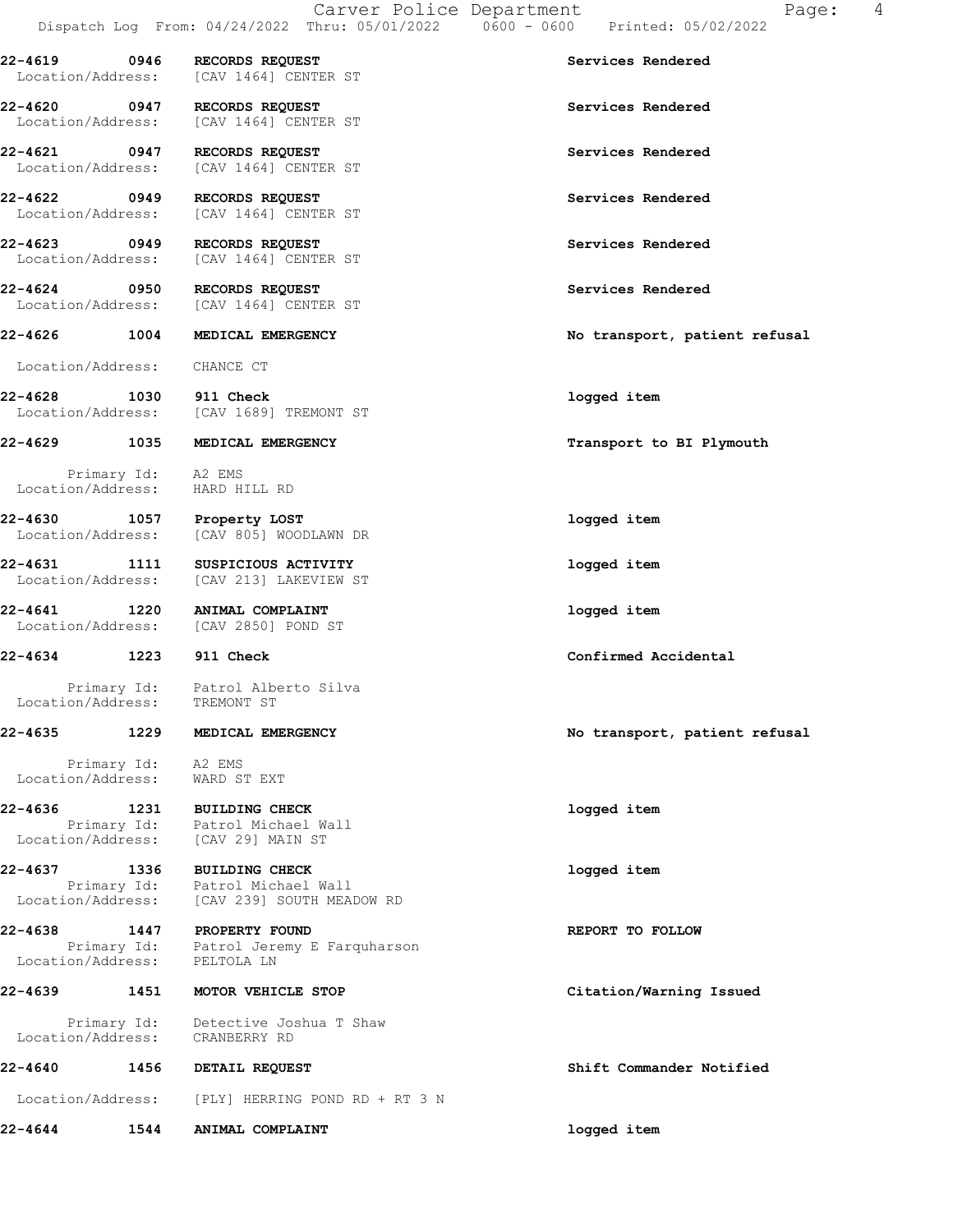|                                  |                           | Dispatch Log From: 04/24/2022 Thru: 05/01/2022 0600 - 0600 | 5<br>Carver Police Department<br>Page:<br>Printed: 05/02/2022 |
|----------------------------------|---------------------------|------------------------------------------------------------|---------------------------------------------------------------|
|                                  |                           | Location/Address: [CAV 1889] WILLIAM ST                    |                                                               |
| $22 - 4646$                      | 1620                      | MEDICAL EMERGENCY                                          | No transport, patient refusal                                 |
| Location/Address:                |                           | VILLAGE WAY                                                |                                                               |
| 22-4647                          | 1656                      | DETAIL REQUEST                                             | Shift Commander Notified                                      |
|                                  | Primary Id:               | Sergeant Joseph R Ritz<br>Location/Address: [MAT] PEARL ST |                                                               |
| $22 - 4648$                      | 1731<br>Location/Address: | MOTOR VEHICLE COMPLAINT<br>WEST ST + HOLMES ST             | <b>GONE ON ARRIVAL</b>                                        |
| 22-4650                          | 1807                      | DETAIL REQUEST                                             | Shift Commander Notified                                      |
| Location/Address:                | Primary Id:               | Sergeant Joseph R Ritz<br>[PLM] BROOK ST                   |                                                               |
| $22 - 4651$<br>Location/Address: | 1823                      | MOTOR VEHICLE COMPLAINT<br>[CAV 1888] DUNHAM ST            | VERBAL/SPOKE TO                                               |
| 22-4652                          | 1846                      | DETAIL REQUEST                                             | Shift Commander Notified                                      |
|                                  | Primary Id:               | Sergeant Joseph R Ritz<br>Location: [KIN] MULTIPLE         |                                                               |
| $22 - 4654$                      | 2335                      | <b>BUILDING CHECK</b>                                      | Building Checked/Secured                                      |
|                                  |                           |                                                            |                                                               |

 Primary Id: Patrol Brandon W Rudolph Location/Address: [CAV 1461] MAIN ST

# For Date: 04/26/2022 - Tuesday

| 22-4655                      | 0035                | MEDICAL EMERGENCY                                                                   | Transport to BI Plymouth |
|------------------------------|---------------------|-------------------------------------------------------------------------------------|--------------------------|
| Location/Address:            |                     | MEADOWBROOK WAY                                                                     |                          |
| 22-4656                      | 0045                | GENERAL INFO (POLICE)                                                               | Shift Commander Notified |
|                              | Primary Id:         | Sergeant William J Kelly                                                            |                          |
| 22-4657<br>Location/Address: | 0145<br>Primary Id: | <b>BUSINESS CHECK</b><br>Sergeant William J Kelly<br>[CAV 1437] MAIN ST             | logged item              |
| 22-4658                      | 0148                | <b>BUILDING CHECK</b>                                                               | Building Checked/Secured |
|                              |                     | Primary Id: Patrol Joshua J McDermott<br>Location/Address: [CAV 1574] NORTH MAIN ST |                          |
| 22-4659                      | 0150                | <b>BUILDING CHECK</b>                                                               | Building Checked/Secured |
| Location/Address:            | Primary Id:         | Patrol Joshua J McDermott<br>[CAV 325] NORTH MAIN ST                                |                          |
| 22-4660<br>Location/Address: | 0152<br>Primary Id: | <b>BUSINESS CHECK</b><br>Sergeant William J Kelly<br>[CAV 1603] ROCHESTER RD        | logged item              |
| 22-4661                      | 0153                | <b>BUILDING CHECK</b>                                                               | Building Checked/Secured |
| Location/Address:            | Primary Id:         | Patrol Joshua J McDermott<br>[CAV 514] NORTH MAIN ST                                |                          |
| 22-4662<br>Location/Address: | 0156<br>Primary Id: | <b>BUSINESS CHECK</b><br>Sergeant William J Kelly<br>[CAV 401] TREMONT ST           | logged item              |
| 22-4663                      | 0201                | <b>BUSINESS CHECK</b>                                                               | logged item              |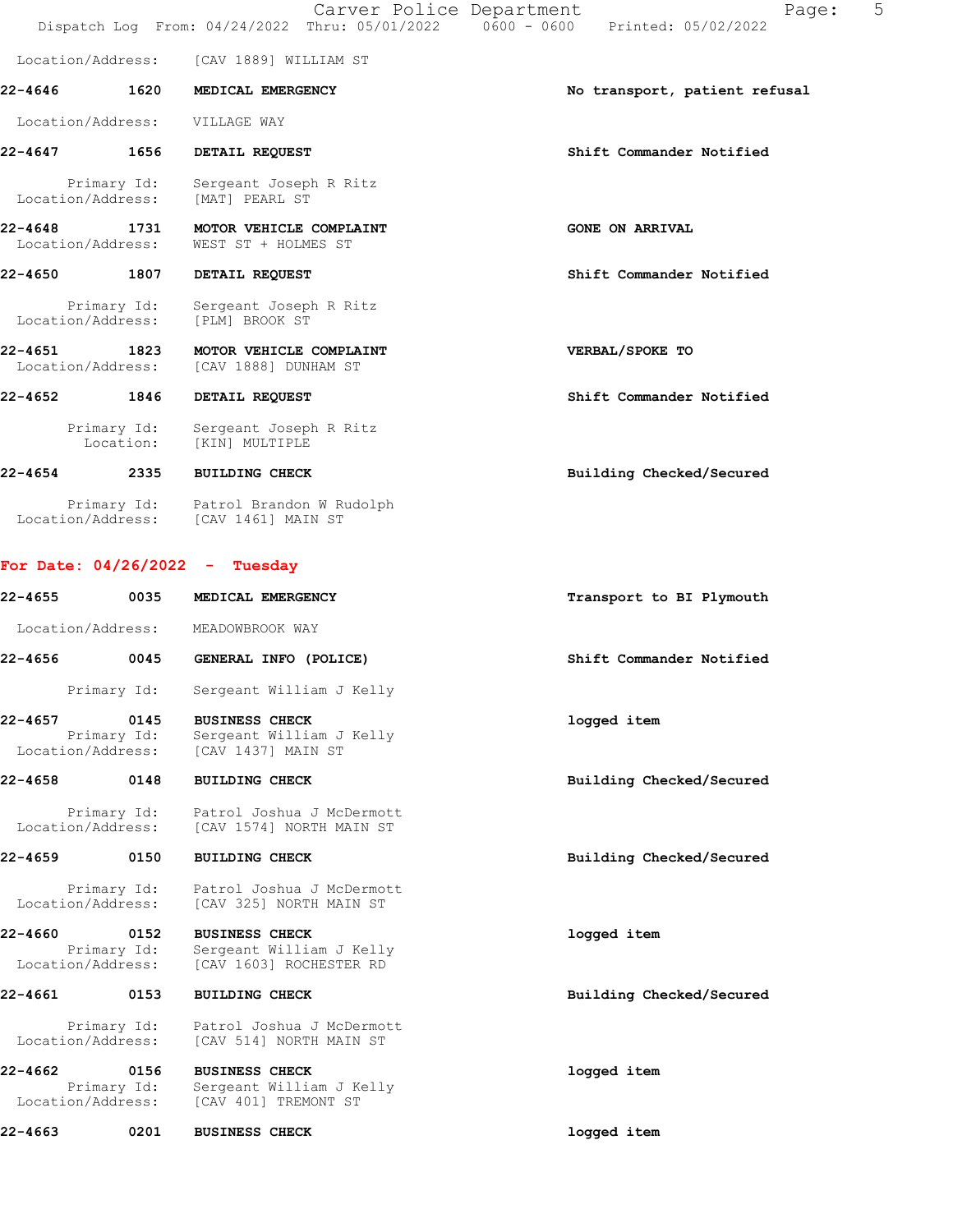|                                          |                                                                       |                                                                                                                                                                                                                                                                                                                                                                                                                                                                                                                                                                                                                         | Page:                                                                                                          | 6 |
|------------------------------------------|-----------------------------------------------------------------------|-------------------------------------------------------------------------------------------------------------------------------------------------------------------------------------------------------------------------------------------------------------------------------------------------------------------------------------------------------------------------------------------------------------------------------------------------------------------------------------------------------------------------------------------------------------------------------------------------------------------------|----------------------------------------------------------------------------------------------------------------|---|
| Primary Id:<br>Location/Address:         | Sergeant William J Kelly                                              |                                                                                                                                                                                                                                                                                                                                                                                                                                                                                                                                                                                                                         |                                                                                                                |   |
| 22-4664 0205                             | <b>BUILDING CHECK</b>                                                 | Building Checked/Secured                                                                                                                                                                                                                                                                                                                                                                                                                                                                                                                                                                                                |                                                                                                                |   |
|                                          | Patrol Joshua J McDermott                                             |                                                                                                                                                                                                                                                                                                                                                                                                                                                                                                                                                                                                                         |                                                                                                                |   |
| 22-4665 0207                             | <b>BUILDING CHECK</b>                                                 | Building Checked/Secured                                                                                                                                                                                                                                                                                                                                                                                                                                                                                                                                                                                                |                                                                                                                |   |
|                                          |                                                                       |                                                                                                                                                                                                                                                                                                                                                                                                                                                                                                                                                                                                                         |                                                                                                                |   |
| 0211                                     | <b>BUILDING CHECK</b>                                                 | Building Checked/Secured                                                                                                                                                                                                                                                                                                                                                                                                                                                                                                                                                                                                |                                                                                                                |   |
| Location/Address:                        | Patrol Joshua J McDermott<br>[CAV 375] NORTH MAIN ST                  |                                                                                                                                                                                                                                                                                                                                                                                                                                                                                                                                                                                                                         |                                                                                                                |   |
| 0316                                     | Plaza Check                                                           | Plaza checked                                                                                                                                                                                                                                                                                                                                                                                                                                                                                                                                                                                                           |                                                                                                                |   |
| Location/Address:                        | [CAV 138] MAIN ST                                                     |                                                                                                                                                                                                                                                                                                                                                                                                                                                                                                                                                                                                                         |                                                                                                                |   |
| 22-4669 0700                             | <b>BUILDING CHECK</b>                                                 | logged item                                                                                                                                                                                                                                                                                                                                                                                                                                                                                                                                                                                                             |                                                                                                                |   |
| Location/Address:                        | [CAV 239] SOUTH MEADOW RD                                             |                                                                                                                                                                                                                                                                                                                                                                                                                                                                                                                                                                                                                         |                                                                                                                |   |
|                                          | <b>BUILDING CHECK</b>                                                 | logged item                                                                                                                                                                                                                                                                                                                                                                                                                                                                                                                                                                                                             |                                                                                                                |   |
| Location/Address:                        | [CAV 239] SOUTH MEADOW RD                                             |                                                                                                                                                                                                                                                                                                                                                                                                                                                                                                                                                                                                                         |                                                                                                                |   |
| 22-4671 0733                             | DETAIL REQUEST                                                        | Shift Commander Notified                                                                                                                                                                                                                                                                                                                                                                                                                                                                                                                                                                                                |                                                                                                                |   |
| Primary Id:<br>Location/Address:         | Sergeant William J Kelly<br>[WAE] CRANBERRY HWY                       |                                                                                                                                                                                                                                                                                                                                                                                                                                                                                                                                                                                                                         |                                                                                                                |   |
| 0755<br>Primary Id:<br>Location/Address: | <b>BUILDING CHECK</b><br>Sergeant William J Kelly<br>[CAV 29] MAIN ST | logged item                                                                                                                                                                                                                                                                                                                                                                                                                                                                                                                                                                                                             |                                                                                                                |   |
| 0800                                     |                                                                       | logged item                                                                                                                                                                                                                                                                                                                                                                                                                                                                                                                                                                                                             |                                                                                                                |   |
|                                          |                                                                       | Fire Services Provided                                                                                                                                                                                                                                                                                                                                                                                                                                                                                                                                                                                                  |                                                                                                                |   |
| Primary Id:<br>Vicinity of:              | Sergeant William J Kelly<br>ROUTE 44                                  |                                                                                                                                                                                                                                                                                                                                                                                                                                                                                                                                                                                                                         |                                                                                                                |   |
| 22-4675<br>0900                          | <b>BUILDING CHECK</b>                                                 | logged item                                                                                                                                                                                                                                                                                                                                                                                                                                                                                                                                                                                                             |                                                                                                                |   |
|                                          | DETAIL REQUEST                                                        | Shift Commander Notified                                                                                                                                                                                                                                                                                                                                                                                                                                                                                                                                                                                                |                                                                                                                |   |
| Location/Address:                        | [PLM] MAYFLOWER + COLCHESTER                                          |                                                                                                                                                                                                                                                                                                                                                                                                                                                                                                                                                                                                                         |                                                                                                                |   |
| 0952<br>Primary Id:                      | <b>GENERAL INFO</b><br>Detective Joshua T Shaw                        | logged item                                                                                                                                                                                                                                                                                                                                                                                                                                                                                                                                                                                                             |                                                                                                                |   |
| 22-4678<br>0955<br>Location/Address:     | <b>BUILDING CHECK</b><br>[CAV 239] SOUTH MEADOW RD                    | logged item                                                                                                                                                                                                                                                                                                                                                                                                                                                                                                                                                                                                             |                                                                                                                |   |
| Location/Address:                        | FIRE, Assist FD<br>Sergeant William J Kelly<br>[CAV 1432] MAIN ST     | Unfounded                                                                                                                                                                                                                                                                                                                                                                                                                                                                                                                                                                                                               |                                                                                                                |   |
|                                          |                                                                       | Confirmed Accidental                                                                                                                                                                                                                                                                                                                                                                                                                                                                                                                                                                                                    |                                                                                                                |   |
|                                          |                                                                       |                                                                                                                                                                                                                                                                                                                                                                                                                                                                                                                                                                                                                         |                                                                                                                |   |
| 1050                                     | ASSIST CITIZEN                                                        | VERBAL/SPOKE TO                                                                                                                                                                                                                                                                                                                                                                                                                                                                                                                                                                                                         |                                                                                                                |   |
|                                          | Primary Id:<br>Primary Id:                                            | [CAV 1548] TREMONT ST<br>Primary Id:<br>Location/Address: [CAV 157] MARION DR<br>Primary Id: Patrol Joshua J McDermott<br>Location/Address: [CAV 102] COMMERCE WAY<br>Primary Id:<br>Sergeant William J Kelly<br>Sergeant William J Kelly<br>22-4670 0714<br>Primary Id:<br>Patrol Michael Wall<br><b>GENERAL INFO</b><br>Primary Id: Patrol Jeremy E Farquharson<br>22-4673 0809 FIRE, Assist FD<br>Primary Id: Patrol Michael Wall<br>Location/Address: [CAV 29] MAIN ST<br>22-4676 0932<br>Primary Id: Patrol Michael Wall<br>22-4680 1023<br>Primary Id:<br>22-4681 1049 911 Check<br>Location/Address: VILLAGE WAY | Carver Police Department<br>Dispatch Log From: 04/24/2022 Thru: 05/01/2022   0600 - 0600   Printed: 05/02/2022 |   |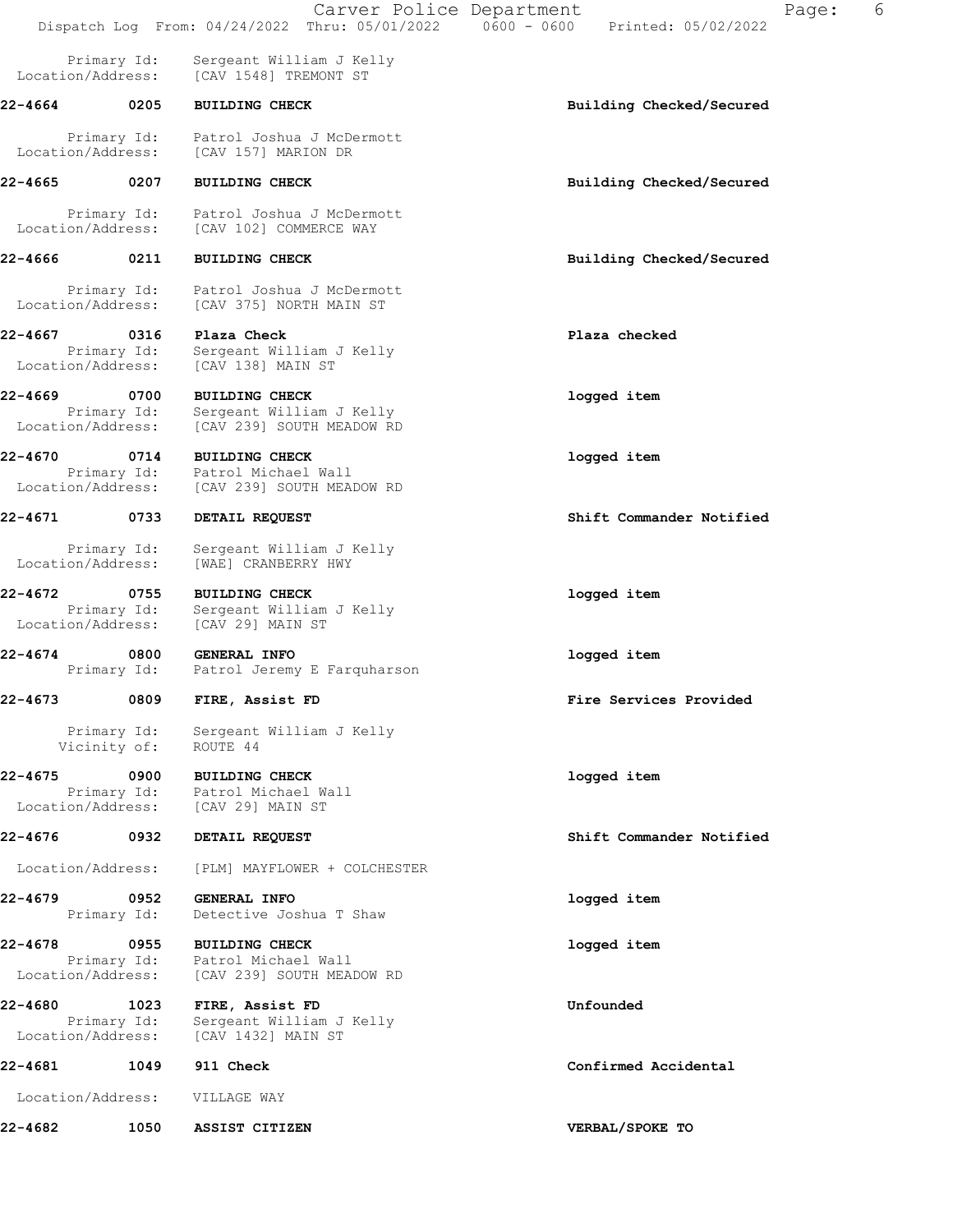|                              |                           | Carver Police Department                                                                                                            | 7<br>Page:<br>Dispatch Log From: 04/24/2022 Thru: 05/01/2022   0600 - 0600   Printed: 05/02/2022 |
|------------------------------|---------------------------|-------------------------------------------------------------------------------------------------------------------------------------|--------------------------------------------------------------------------------------------------|
|                              | Primary Id:               | Sergeant William J Kelly                                                                                                            |                                                                                                  |
| Location/Address:            |                           | [CAV 1464] CENTER ST                                                                                                                |                                                                                                  |
| 22-4683                      | 1100                      | Property LOST                                                                                                                       | No Action Required                                                                               |
| Location/Address:            |                           | [CAV 1464] CENTER ST                                                                                                                |                                                                                                  |
| 22-4684                      | 1106                      | MEDICAL EMERGENCY                                                                                                                   | Transport to BI Plymouth                                                                         |
| Location/Address:            |                           | VILLAGE WAY                                                                                                                         |                                                                                                  |
| 22-4685                      | 1122<br>Location/Address: | ASSIST CITIZEN<br>[CAV 1464] CENTER ST                                                                                              | VERBAL/SPOKE TO                                                                                  |
| 22-4686                      | 1215<br>Location/Address: | ANIMAL COMPLAINT<br>[CAV 29] MAIN ST                                                                                                | logged item                                                                                      |
| 22-4687                      |                           | 1327 BUILDING CHECK<br>Primary Id: Patrol Michael Wall<br>Location/Address: [CAV 29] MAIN ST                                        | logged item                                                                                      |
| 22-4688                      | 1339<br>Location/Address: | MOTOR VEHICLE STOP<br>MAIN ST                                                                                                       | VERBAL/SPOKE TO                                                                                  |
| 22-4689                      | Refer To Accident:        | 1411 MOTOR VEHICLE ACCIDENT<br>Primary Id: Sergeant William J Kelly<br>Location/Address: [CAV 1054] PLYMOUTH ST<br>$22 - 4689 - AC$ | REPORT TO FOLLOW                                                                                 |
| 22-4690<br>Location/Address: | 1555                      | MOTOR VEHICLE STOP<br>Primary Id: Patrol Jeremy E Farquharson<br>TREMONT ST                                                         | VERBAL/SPOKE TO                                                                                  |
| 22-4692                      | 1628                      | ANIMAL COMPLAINT                                                                                                                    | Taken/Referred to Other Agency                                                                   |
| Location/Address:            |                           | SOUTH MEADOW RD                                                                                                                     |                                                                                                  |
| 22-4693                      | 1849                      | MEDICAL EMERGENCY                                                                                                                   | Transport to BI Plymouth                                                                         |
| Location/Address:            |                           | [CAV 1033] SOUTH MEADOW RD                                                                                                          |                                                                                                  |
| 22-4694                      | 1904                      | FIRE, STRUCTURE                                                                                                                     | Fire Services Provided                                                                           |
|                              |                           | Location/Address: FULLER ST                                                                                                         |                                                                                                  |
| 22-4695                      | 1937                      | DETAIL REQUEST                                                                                                                      | Shift Commander Notified                                                                         |
|                              | Primary Id:<br>Location:  | Sergeant Joseph R Ritz<br>[PLY] MULTPLE                                                                                             |                                                                                                  |
| 22-4696                      | 2046                      | DETAIL REQUEST                                                                                                                      | Shift Commander Notified                                                                         |
|                              | Primary Id:               | Sergeant Joseph R Ritz<br>Location/Address: [KIN] POTTLE ST                                                                         |                                                                                                  |
|                              |                           | For Date: $04/27/2022 -$ Wednesday                                                                                                  |                                                                                                  |
| 22-4698                      | 0046                      | <b>BUILDING CHECK</b>                                                                                                               | Building Checked/Secured                                                                         |
| Location/Address:            |                           | Primary Id: Patrol Joshua J McDermott<br>[CAV 1054] PLYMOUTH ST                                                                     |                                                                                                  |
| 22-4699                      | 0049                      | <b>BUILDING CHECK</b>                                                                                                               | Building Checked/Secured                                                                         |
| Location/Address:            |                           | Primary Id: Patrol Joshua J McDermott<br>[CAV 141] NORTH MAIN ST                                                                    |                                                                                                  |
| 22-4700                      | 0118                      | <b>BUILDING CHECK</b>                                                                                                               | Building Checked/Secured                                                                         |
|                              |                           | Primary Id: Patrol Joshua J McDermott                                                                                               |                                                                                                  |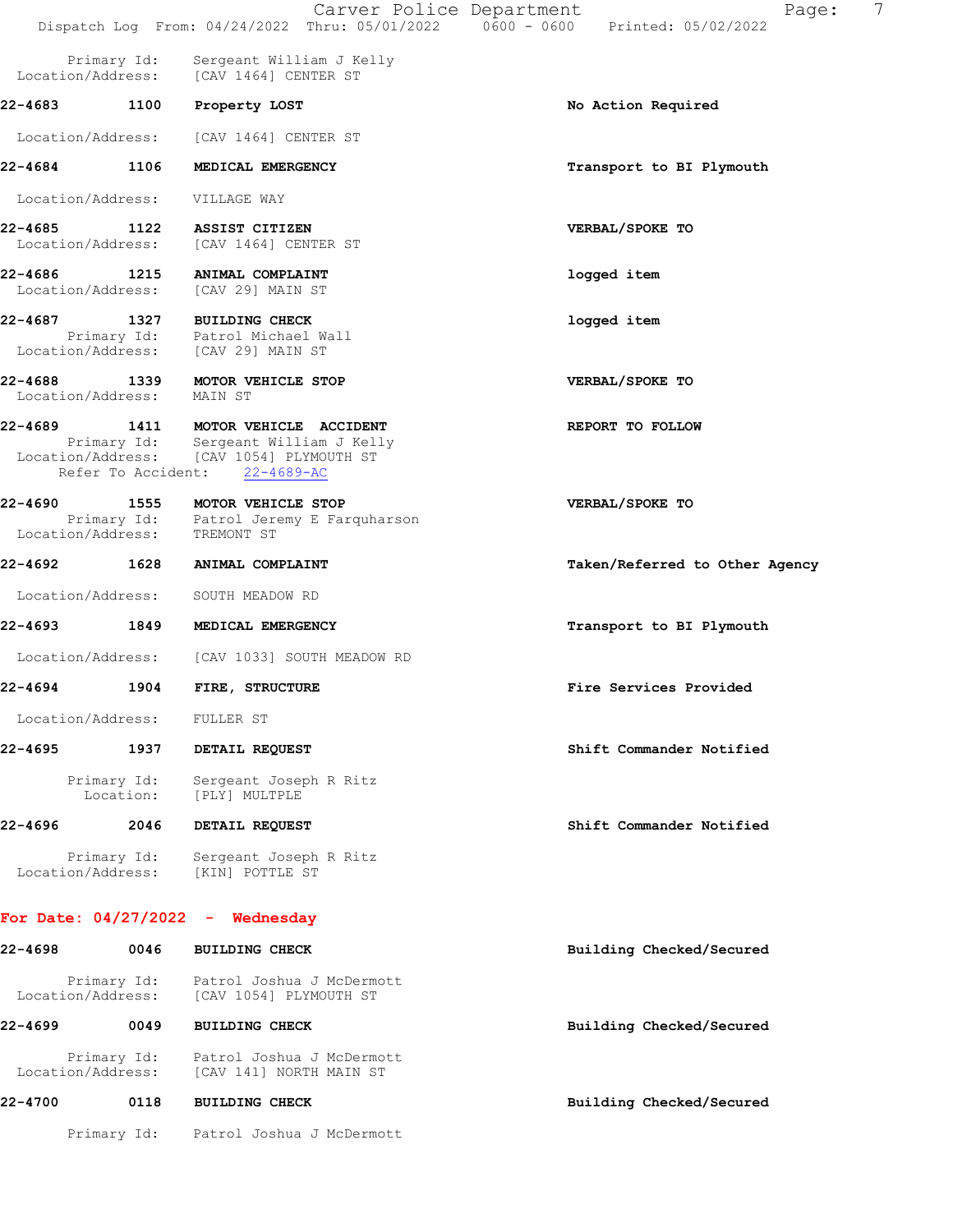Location/Address: [CAV 68] MONTELLO ST 22-4701 0121 BUILDING CHECK Building Checked/Secured Primary Id: Patrol Joshua J McDermott Location/Address: [CAV 1600] NORTH MAIN ST 22-4702 0151 BUILDING CHECK Building Checked/Secured Primary Id: Patrol Joshua J McDermott Location/Address: [CAV 1593] NORTH MAIN ST 22-4703 0154 Plaza Check Plaza checked Primary Id: Sergeant William J Kelly Location/Address: [CAV 138] MAIN ST 22-4704 0213 BUSINESS CHECK logged item Primary Id: Sergeant William J Kelly Location/Address: [CAV 1440] TREMONT ST 22-4705 0221 BUSINESS CHECK logged item Primary Id: Sergeant William J Kelly Location/Address: [CAV 236] TREMONT ST 22-4706 0355 MEDICAL EMERGENCY Taken/Referred to Other Agency Location/Address: [KIN] CHIPMAN WAY 22-4707 0455 ASSIST CITIZEN logged item Primary Id: Sergeant William J Kelly Location/Address: [CAV 863] QUAKER RD 22-4708 0625 MOTOR VEHICLE STOP VERBAL/SPOKE TO Location/Address: CENTER ST + POND ST 22-4710 0703 BUILDING CHECK logged item Primary Id: Sergeant William J Kelly Location/Address: [CAV 239] SOUTH MEADOW RD 22-4711 0708 BUILDING CHECK logged item Primary Id: Patrol Michael Wall Location/Address: [CAV 239] SOUTH MEADOW RD 22-4712 0751 BUILDING CHECK logged item Primary Id: Patrol Michael Wall Location/Address: [CAV 29] MAIN ST 22-4714 0809 BUILDING CHECK Building Checked/Secured Primary Id: Sergeant Joseph R Ritz Location/Address: [CAV 29] MAIN ST 22-4716 0813 Harassment **REPORT TO FOLLOW**  Primary Id: Patrol Derrick E Ostiguy Location/Address: [CAV 1937] JOWETT ST 22-4715 0823 DETAIL REQUEST Shift Commander Notified Location/Address: [ACU] MAIN ST 22-4717 0842 BUILDING CHECK Building Checked/Secured Primary Id: Sergeant Joseph R Ritz Location/Address: [CAV 239] SOUTH MEADOW RD 22-4718 0856 DETAIL REQUEST Shift Commander Notified Location/Address: [KIN] SOUTH ST 22-4719 0904 FOLLOW-UP logged item Primary Id: Detective Joshua T Shaw

Dispatch Log From: 04/24/2022 Thru: 05/01/2022 0600 - 0600 Printed: 05/02/2022

Carver Police Department The Page: 8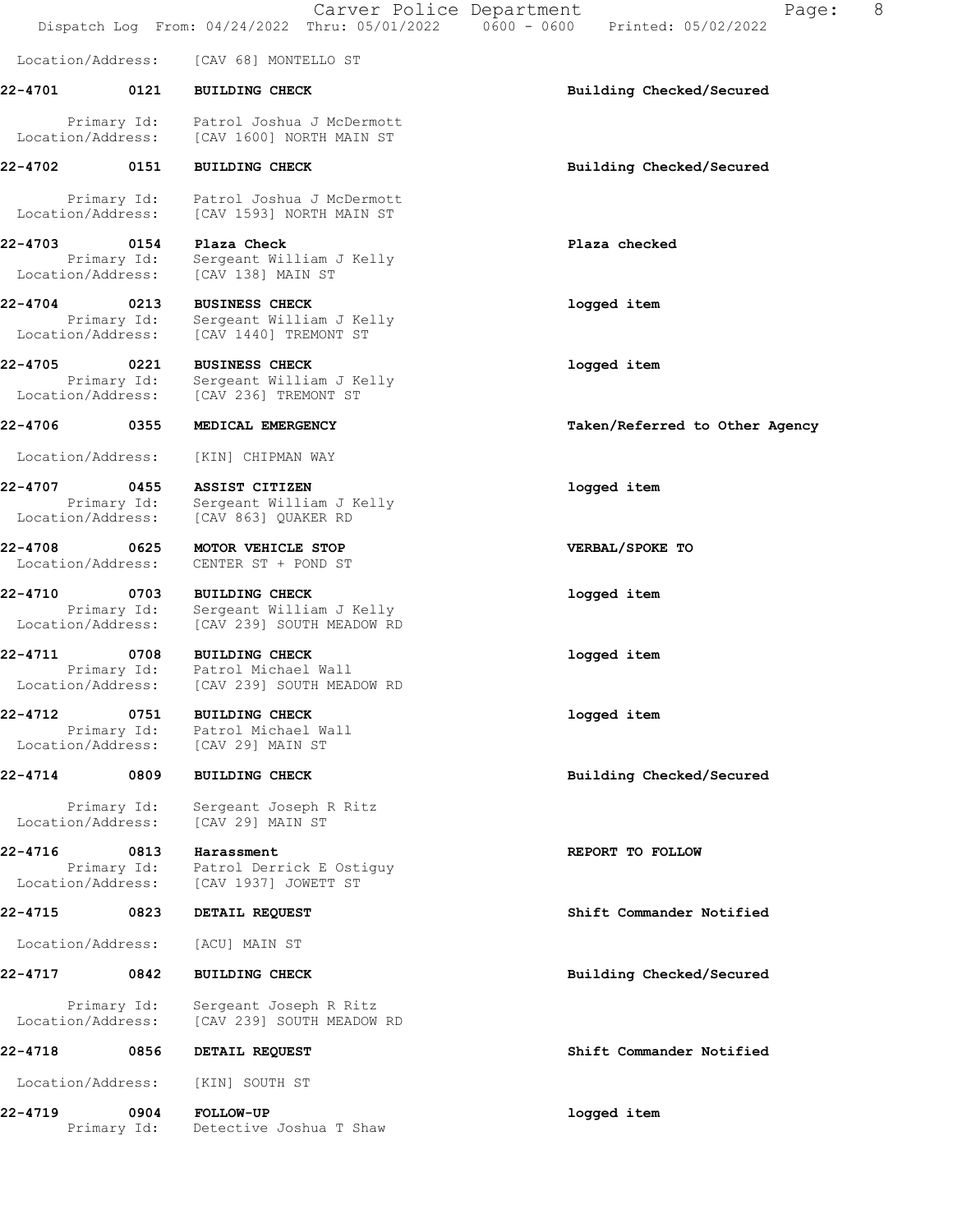|                              |                                         | Carver Police Department                                                                                | 9<br>Page:<br>Dispatch Log From: 04/24/2022 Thru: 05/01/2022   0600 - 0600   Printed: 05/02/2022 |
|------------------------------|-----------------------------------------|---------------------------------------------------------------------------------------------------------|--------------------------------------------------------------------------------------------------|
| Location/Address:            |                                         | [CAV 863] QUAKER RD                                                                                     |                                                                                                  |
| 22-4720                      | 0924                                    | ASSIST CITIZEN<br>Primary Id: Patrol Jeremy E Farquharson<br>Location/Address: CRANBERRY CIR            | REPORT TO FOLLOW                                                                                 |
| 22-4721                      | 1016                                    | MEDICAL EMERGENCY                                                                                       | Transport to BI Plymouth                                                                         |
| Location/Address:            | Primary Id: A2 EMS                      | MAIN ST                                                                                                 |                                                                                                  |
| 22-4722                      | 1038                                    | MEDICAL EMERGENCY                                                                                       | Transport to BI Plymouth                                                                         |
| Location/Address:            |                                         | REDTAIL LN                                                                                              |                                                                                                  |
| 22-4723<br>Location/Address: | 1055                                    | ASSIST CITIZEN<br>FULLER ST                                                                             | logged item                                                                                      |
| 22-4725<br>Location/Address: | 1132                                    | TRAFFIC COMPLAINT<br>MONTELLO ST                                                                        | logged item                                                                                      |
| 22-4726<br>Location/Address: | 1152                                    | ASSIST CITIZEN<br>Primary Id: Patrol Derrick E Ostiguy<br>MEADOWBROOK WAY                               | REPORT TO FOLLOW                                                                                 |
| 22-4727 1200                 |                                         | DETAIL REQUEST                                                                                          | Shift Commander Notified                                                                         |
| Location/Address:            |                                         | MONTELLO ST                                                                                             |                                                                                                  |
| 22-4729                      | 1240                                    | <b>BUILDING CHECK</b>                                                                                   | Building Checked/Secured                                                                         |
| Location/Address:            | Primary Id:                             | Sergeant Joseph R Ritz<br>[CAV 239] SOUTH MEADOW RD                                                     |                                                                                                  |
| 22-4730                      | 1301                                    | <b>BUILDING CHECK</b><br>Primary Id: Patrol Michael Wall<br>Location/Address: [CAV 239] SOUTH MEADOW RD | logged item                                                                                      |
| 22-4731                      | 1332                                    | MEDICAL EMERGENCY                                                                                       | Transport to BI Plymouth                                                                         |
| Location/Address:            | Primary Id: A2 EMS                      | [CAV 49] NORTH MAIN ST                                                                                  |                                                                                                  |
| 22-4732                      | 1424                                    | <b>BUILDING CHECK</b>                                                                                   | Building Checked/Secured                                                                         |
| Location/Address:            | Primary Id:                             | Sergeant Joseph R Ritz<br>[CAV 29] MAIN ST                                                              |                                                                                                  |
| 22-4733<br>Location/Address: | 1425<br>Primary Id:                     | <b>BUILDING CHECK</b><br>Patrol Michael Wall<br>[CAV 29] MAIN ST                                        | logged item                                                                                      |
| 22-4734                      | 1500                                    | MOTOR VEHICLE ABANDONED                                                                                 | logged item                                                                                      |
| Location/Address:            | Primary Id:                             | Patrol Derrick E Ostiguy<br>[CAV 117] NORTH MAIN ST                                                     |                                                                                                  |
| 22-4735                      | 1511<br>Primary Id:<br>Refer To Arrest: | GENERAL INFO (POLICE)<br>Sergeant Matthew T Rayner<br>$22 - 4735 - AR$                                  | logged item                                                                                      |
| 22-4739                      | 1526                                    | MOTOR VEHICLE COMPLAINT                                                                                 | Taken/Referred to Other Agency                                                                   |
| Location/Address:            |                                         | TREMONT ST                                                                                              |                                                                                                  |
| 22-4736<br>Location/Address: | 1527                                    | <b>BUILDING CHECK</b><br>[CAV 239] SOUTH MEADOW RD                                                      | logged item                                                                                      |
| 22-4737                      | 1529                                    | MEDICAL EMERGENCY                                                                                       | Transport to BI Plymouth                                                                         |
| Location/Address:            |                                         | MEADOWBROOK WAY                                                                                         |                                                                                                  |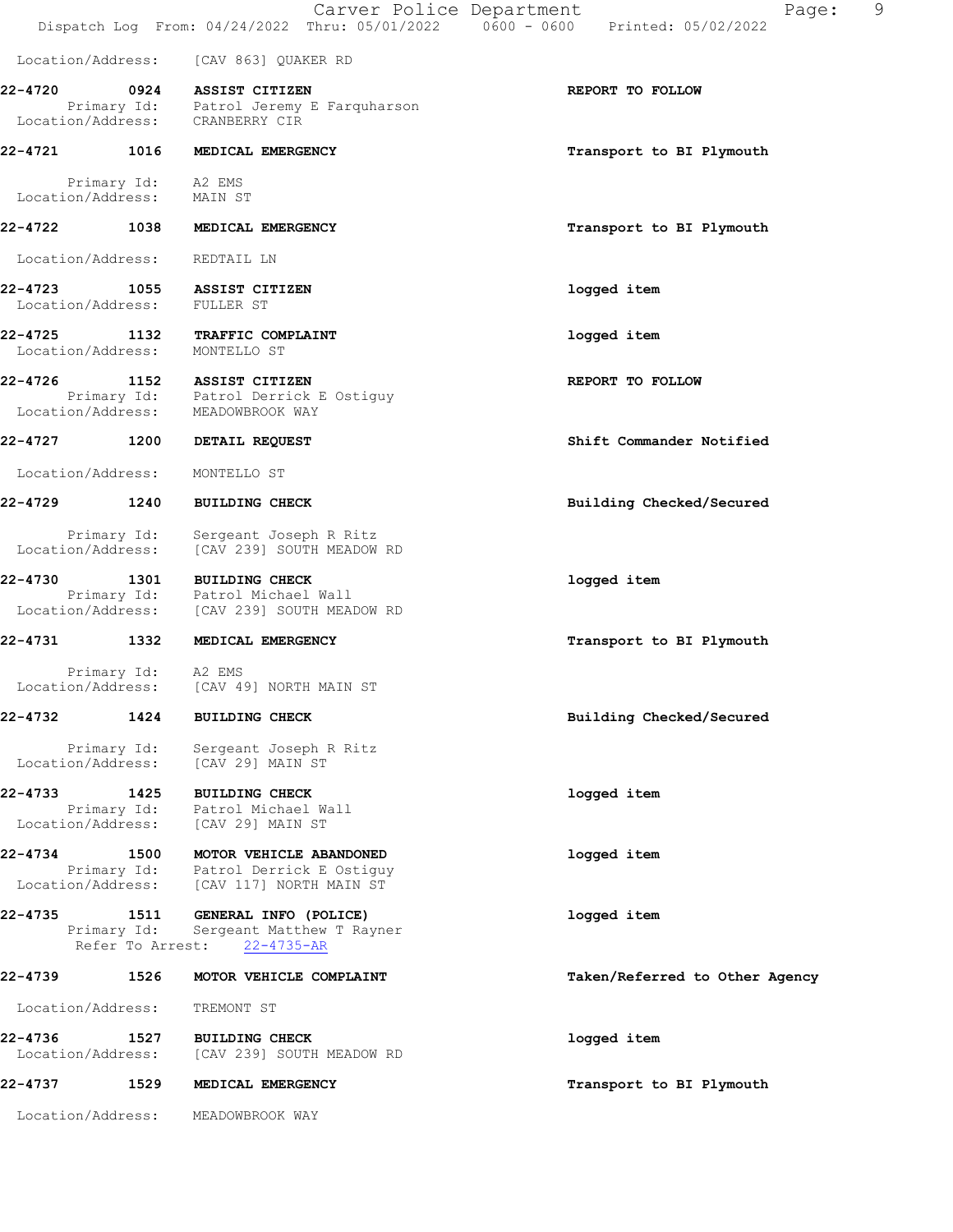Location/Address: TREMONT ST + LAKEVIEW ST 22-4743 1731 MOTOR VEHICLE ACCIDENT REPORT TO FOLLOW Primary Id: Patrol David Heikkila Location/Address: [CAV 684] WENHAM RD

Primary Id: Patrol Brandon W Rudolph

## 22-4744 1849 MOTOR VEHICLE DISABLED VERBAL/SPOKE TO Location/Address: CENTER ST + WALKER RD

Refer To Accident: 22-4743-AC

22-4745 1911 MEDICAL EMERGENCY **1200 1200 1200 1200 1200 1200 1200** Transport to BI Plymouth Primary Id: A2 EMS Location/Address: GREAT MEADOW DR

# 22-4746 1957 MEDICAL EMERGENCY **1968** Transport to BI Plymouth

 Primary Id: A1 EMS Location/Address: CHURCH ST

22-4747 2052 ASSIST CITIZEN Taken/Referred to Other Agency

 Primary Id: Sergeant Joseph R Ritz Location/Address: [CAV 1464] CENTER ST

### 22-4748 2119 MEDICAL EMERGENCY **22-4748** Transport to BI Plymouth

 Primary Id: A2 EMS Location/Address: MICHELLE AVE

## 22-4749 2136 DETAIL REQUEST Shift Commander Notified

 Primary Id: Sergeant Joseph R Ritz Location: [PLY] MULTIPLE

#### For Date: 04/28/2022 - Thursday

| 22-4751                           | 0016 | <b>SERVE WARRANT</b>                                                                                    | Shift Commander Notified |
|-----------------------------------|------|---------------------------------------------------------------------------------------------------------|--------------------------|
|                                   |      | Primary Id: Patrol Derrick E Ostiquy<br>Location/Address: [CAV 1513] JOWETT ST                          |                          |
| 22-4752                           | 0640 | <b>BUILDING CHECK</b><br>Primary Id: Patrol Michael Wall<br>Location/Address: [CAV 239] SOUTH MEADOW RD | logged item              |
| 22-4753                           | 0728 | DETAIL REQUEST                                                                                          | Shift Commander Notified |
|                                   |      | Location/Address: [PLY] SAMOSET ST + COURT ST                                                           |                          |
| 22-4754                           | 0743 | <b>BUILDING CHECK</b><br>Primary Id: Patrol Michael Wall<br>Location/Address: [CAV 29] MAIN ST          | logged item              |
| 22-4757<br>Primary Id:            | 1015 | <b>BUILDING CHECK</b><br>Sergeant Joseph R Ritz<br>Location/Address: [CAV 239] SOUTH MEADOW RD          | logged item              |
| 22-4760 1118<br>Location/Address: |      | RECORDS REQUEST<br>[CAV 1464] CENTER ST                                                                 | Services Rendered        |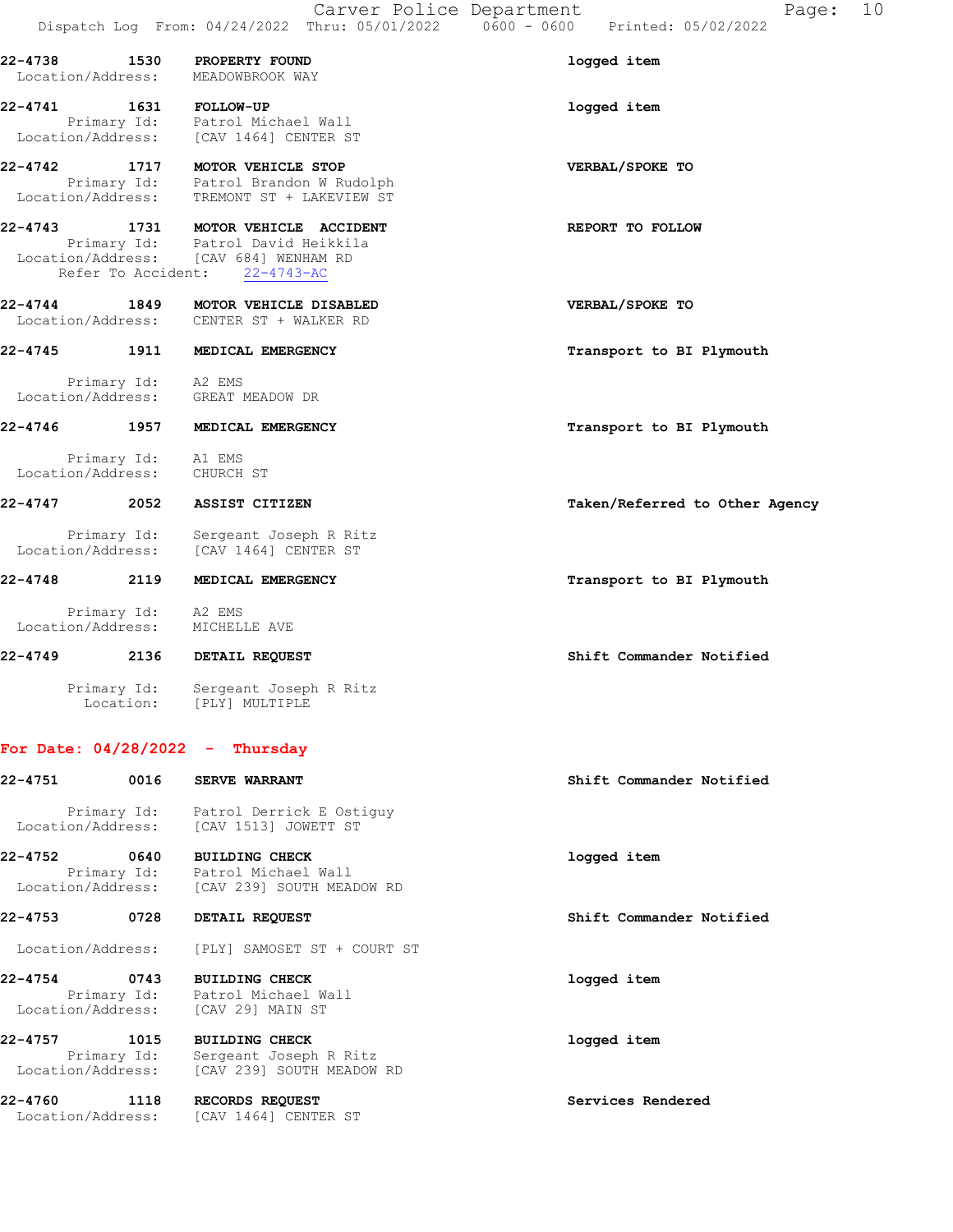| $22 - 4761$<br>Location/Address:  | 1124        | RECORDS REQUEST<br>[CAV 1464] CENTER ST                                                                              | Services Rendered              |
|-----------------------------------|-------------|----------------------------------------------------------------------------------------------------------------------|--------------------------------|
| 22-4762 1126<br>Location/Address: |             | RECORDS REQUEST<br>[CAV 1464] CENTER ST                                                                              | Services Rendered              |
| 22-4763<br>Location/Address:      | 1128        | RECORDS REQUEST<br>[CAV 1464] CENTER ST                                                                              | Services Rendered              |
| 22-4764<br>Location/Address:      | 1151        | RECORDS REQUEST<br>[CAV 1464] CENTER ST                                                                              | Services Rendered              |
| 22-4765<br>Location/Address:      | 1152        | RECORDS REQUEST<br>[CAV 1464] CENTER ST                                                                              | Services Rendered              |
| 22-4766                           | 1201        | MEDICAL EMERGENCY                                                                                                    | Transport to BI Plymouth       |
| Location/Address:                 | Primary Id: | A2 EMS<br>[CAV 1606] GODFREY CIR                                                                                     |                                |
| $22 - 4774$                       |             | 1228 ANIMAL COMPLAINT<br>Primary Id: ANIMAL CONTROL OFFICER Elise A Senior<br>Location/Address: [CAV 2778] ROGERS ST | VERBAL/SPOKE TO                |
| 22-4767<br>Location/Address:      | 1306        | ASSIST CITIZEN<br>[CAV 2760] WESTON ST                                                                               | VERBAL/SPOKE TO                |
| 22-4769                           | 1314        | SUSPICIOUS MOTOR VEHICLE<br>Primary Id: Sergeant Joseph R Ritz<br>Location/Address: [CAV 53] SOUTH MEADOW RD         | VERBAL/SPOKE TO                |
| 22-4771                           | 1402        | MOTOR VEHICLE COMPLAINT                                                                                              | No Action Required             |
| Location/Address:                 |             | Primary Id: Patrol David Heikkila<br>NORTH MAIN ST                                                                   |                                |
| 22-4772 1407                      |             | SUSPICIOUS ACTIVITY<br>Primary Id: Patrol David Heikkila<br>Location/Address: SHAW ST                                | Unfounded                      |
| 22-4777                           | 1429        | ANIMAL COMPLAINT                                                                                                     | Taken/Referred to Other Agency |
| Location/Address:                 |             | [MID] BEACH ST                                                                                                       |                                |
| 22-4778                           | 1431        | Radar<br>Primary Id: Patrol David Heikkila<br>Location/Address: [CAV 29] MAIN ST                                     | logged item                    |
| 22-4779                           |             | 1438 MOTOR VEHICLE STOP<br>Primary Id: Patrol David Heikkila<br>Location/Address: [CAV 927] MAIN ST                  | VERBAL/SPOKE TO                |
| 22-4780                           |             | 1446 MEDICAL EMERGENCY                                                                                               | Transport to BI Plymouth       |
|                                   |             | Primary Id: A2 EMS<br>Location/Address: VILLAGE WAY                                                                  |                                |
|                                   |             | 22-4781 1450 ASSIST CITIZEN<br>Location/Address: [CAV 1464] CENTER ST                                                | VERBAL/SPOKE TO                |
| 22-4782                           |             | 1534 MEDICAL EMERGENCY<br>Location/Address: TREMONT ST                                                               | logged item                    |
| 22-4783                           |             | 1535 MEDICAL EMERGENCY                                                                                               | Transport to BI Plymouth       |
|                                   |             | Primary Id: A1 EMS<br>Location/Address: MEADOWBROOK WAY                                                              |                                |
| 22-4785                           |             | 1609 MOTOR VEHICLE COMPLAINT<br>Location/Address: PLYMOUTH ST                                                        | <b>GONE ON ARRIVAL</b>         |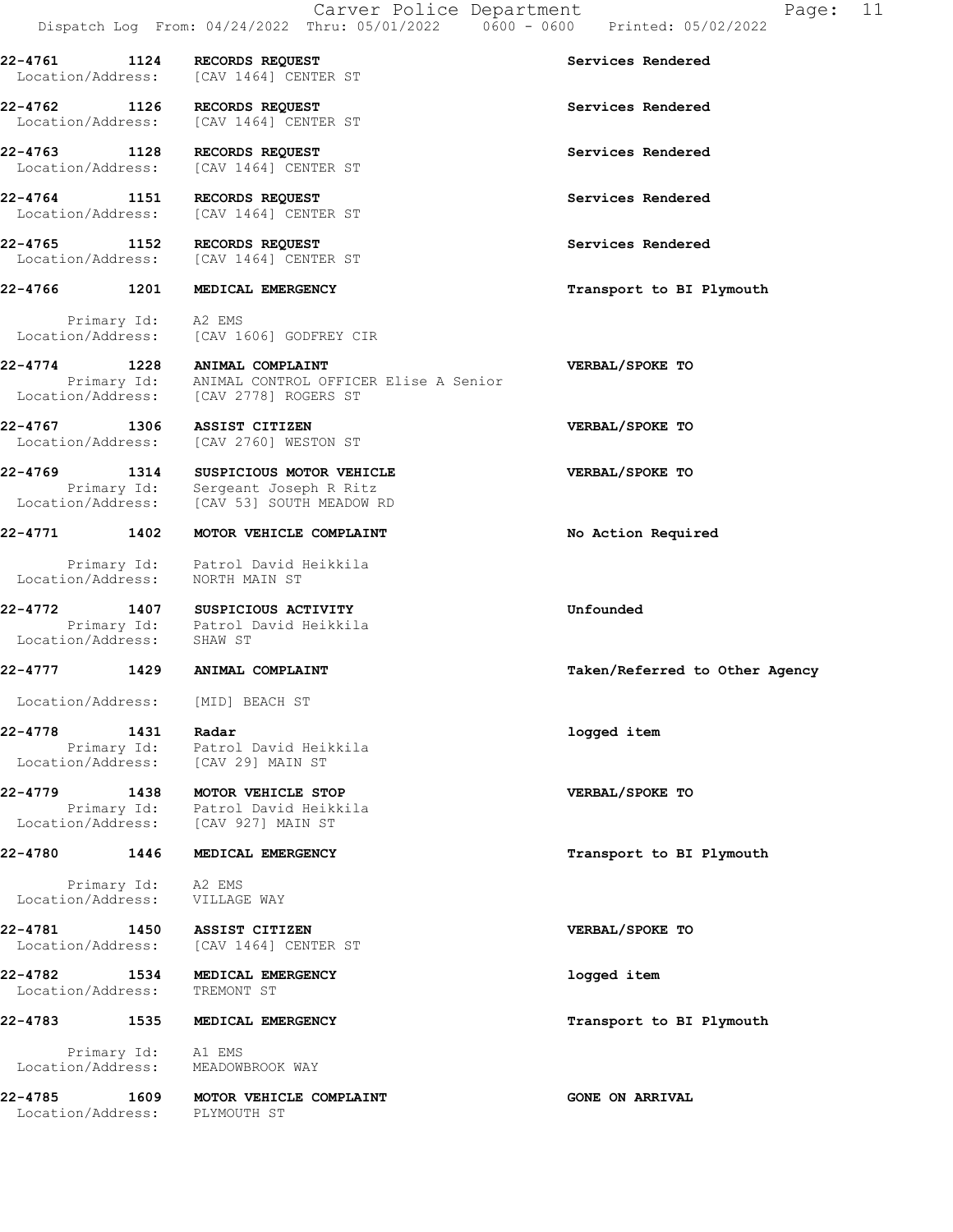|                              |                     | Dispatch Log From: 04/24/2022 Thru: 05/01/2022<br>0600 - 0600                                                                                          | Printed: 05/02/2022      |
|------------------------------|---------------------|--------------------------------------------------------------------------------------------------------------------------------------------------------|--------------------------|
| 22-4788 1700                 |                     | MEDICAL EMERGENCY                                                                                                                                      | Transport to BI Plymouth |
|                              | Primary Id: A2 EMS  | Location/Address: [CAV 2080] WARD ST                                                                                                                   |                          |
| 22-4789                      |                     | 1702 ASSAULT<br>Primary Id: Patrol David Heikkila<br>Location/Address: [CAV 2080] WARD ST                                                              | REPORT TO FOLLOW         |
| 22-4791 1704                 | Location/Address:   | CIVIL MATTER<br>CRAIG ST                                                                                                                               | logged item              |
| 22-4790<br>Location/Address: | 1718<br>Primary Id: | Youth Complaint<br>SPECIAL POLICE OFFICER Christopher Mahoney<br>ANN WAY                                                                               | logged item              |
|                              |                     | 22-4792 1857 ASSIST CITIZEN<br>Location/Address: [CAV 1464] CENTER ST                                                                                  | logged item              |
| 22-4793 2051                 |                     | DETAIL REQUEST                                                                                                                                         | Shift Commander Notified |
| Location/Address:            | Primary Id:         | Sergeant Dennis T Rizzuto Jr<br>[LAK] LAKEVILLE PD                                                                                                     |                          |
| 22-4794 2111                 |                     | DETAIL REQUEST                                                                                                                                         | Shift Commander Notified |
| Location/Address:            | Primary Id:         | Sergeant Dennis T Rizzuto Jr<br>[PLY] PLYMOUTH PD                                                                                                      |                          |
| 22-4795                      | Refer To Summons:   | 2148 MOTOR VEHICLE ACCIDENT<br>Primary Id: Patrol David Heikkila<br>Location/Address: LAKEVIEW ST<br>Refer To Accident: 22-4795-AC<br>$22 - 4795 - AR$ | REPORT TO FOLLOW         |

# For Date: 04/29/2022 - Friday

| $22 - 4797$                  | 0033                | <b>BUILDING CHECK</b>                                                                                       | Building Checked/Secured |
|------------------------------|---------------------|-------------------------------------------------------------------------------------------------------------|--------------------------|
|                              |                     | Primary Id: Patrol Joshua J McDermott<br>Location/Address: [CAV 1115] MAIN ST                               |                          |
| 22-4799                      | 0033                | GENERAL INFO (POLICE)                                                                                       | logged item              |
| 22-4798                      | 0034                | <b>BUILDING CHECK</b><br>Primary Id: Patrol Derrick E Ostiquy<br>Location/Address: [CAV 141] NORTH MAIN ST  | logged item              |
| 22-4800                      | 0041                | <b>BUILDING CHECK</b>                                                                                       | Building Checked/Secured |
|                              |                     | Primary Id: Patrol Joshua J McDermott<br>Location/Address: [CAV 401] TREMONT ST                             |                          |
| 22-4801                      | 0041                | <b>BUILDING CHECK</b><br>Primary Id: Patrol Derrick E Ostiquy<br>Location/Address: [CAV 1174] NORTH MAIN ST | logged item              |
| 22-4802                      | 0042                | <b>BUILDING CHECK</b>                                                                                       | Building Checked/Secured |
|                              |                     | Primary Id: Patrol Joshua J McDermott<br>Location/Address: [CAV 236] TREMONT ST                             |                          |
| 22-4803<br>Location/Address: | 0046<br>Primary Id: | <b>BUILDING CHECK</b><br>Patrol Derrick E Ostiguy<br>[CAV 325] NORTH MAIN ST                                | logged item              |
| 22-4804                      | 0106                | <b>BUILDING CHECK</b>                                                                                       | Building Checked/Secured |
|                              |                     | Primary Id: Patrol Joshua J McDermott<br>Location/Address: [CAV 339] SOUTH MAIN ST                          |                          |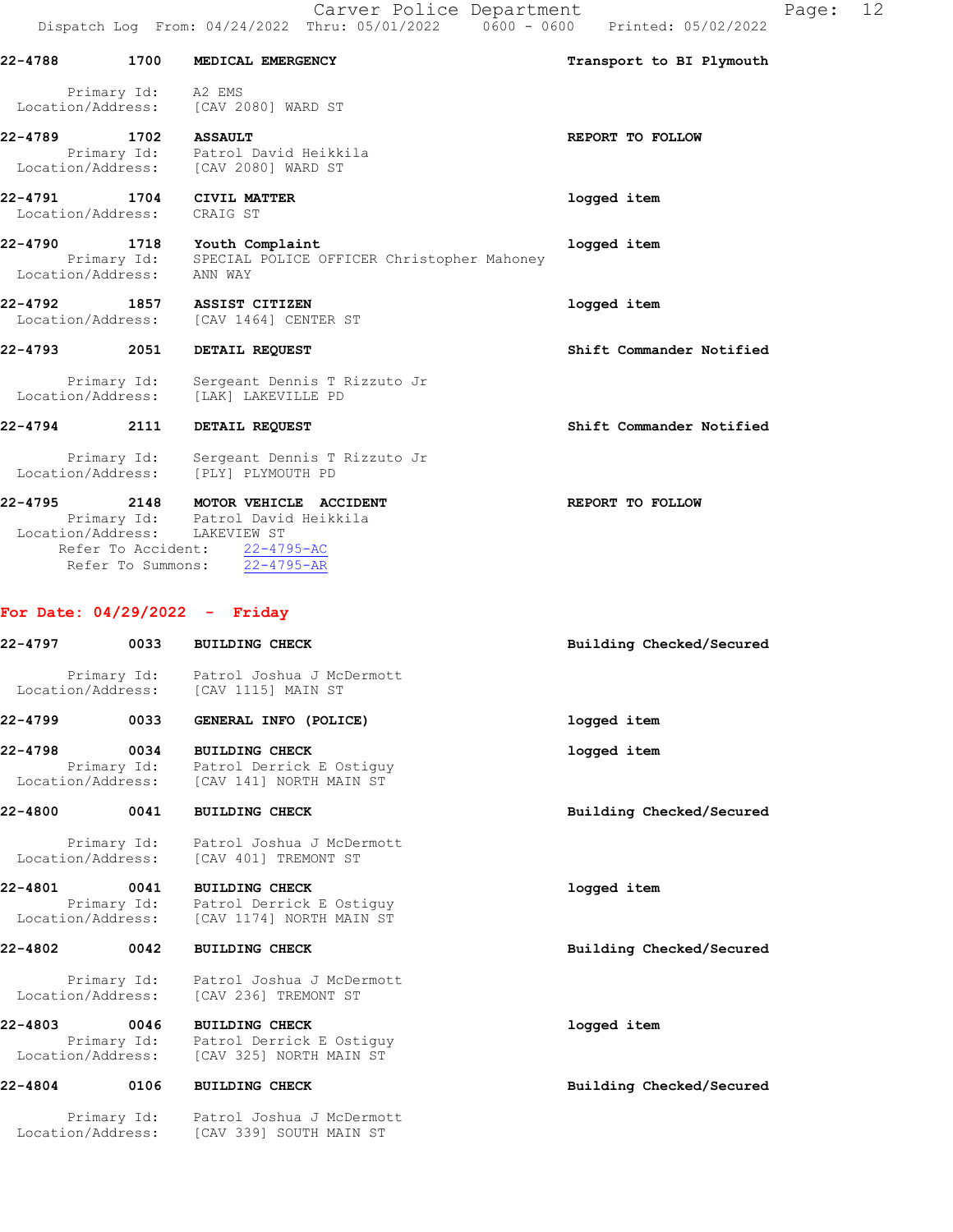22-4805 0109 BUILDING CHECK Building Checked/Secured Primary Id: Patrol Joshua J McDermott Location/Address: [CAV 1603] ROCHESTER RD 22-4806 0131 BUILDING CHECK 1000 and the logged item Primary Id: Patrol Derrick E Ostiguy Location/Address: [CAV 375] NORTH MAIN ST 22-4807 0151 BUILDING CHECK Building Checked/Secured Primary Id: Patrol Joshua J McDermott Location/Address: [CAV 479] PINE ST 22-4808 0342 911 Check Taken/Referred to Other Agency Location/Address: [ROC 1] CRANBERRY HWY 22-4809 0651 MOTOR VEHICLE ACCIDENT REPORT TO FOLLOW Primary Id: Patrol Joshua J McDermott Vicinity of: FEDERAL RD Refer To Accident: 22-4809-AC 22-4810 0716 BUILDING CHECK logged item Primary Id: Patrol Michael Wall Location/Address: [CAV 239] SOUTH MEADOW RD 22-4812 0745 DETAIL REQUEST Shift Commander Notified Location/Address: FEDERAL RD 22-4811 0753 BUILDING CHECK logged item Primary Id: Patrol Michael Wall Location/Address: [CAV 29] MAIN ST 22-4813 0809 BUILDING CHECK logged item Primary Id: Patrol Derrick E Ostiguy Location/Address: [CAV 239] SOUTH MEADOW RD 22-4815 0855 BUILDING CHECK logged item Primary Id: Patrol Michael Wall Location/Address: [CAV 239] SOUTH MEADOW RD 22-4818 0942 POSSIBLE ATTEMPTED (B & E) logged item Location/Address: MEADOW ST 22-4816 0945 FOLLOW-UP logged item Primary Id: Sergeant Dennis T Rizzuto Jr Location/Address: LAKEVIEW ST 22-4817 0946 ASSIST CITIZEN VERBAL/SPOKE TO Location/Address: 22-4823 1145 DETAIL REQUEST Shift Commander Notified Location/Address: [MAT] ROUTE 6 22-4819 1204 FOLLOW-UP logged item Primary Id: Patrol David Heikkila Location/Address: [CAV 1281] MAIN ST 22-4821 1210 LARCENY /FORGERY/ FRAUD REPORT TO FOLLOW Primary Id: Patrol Alberto Silva Location/Address: FLAX POND DR 22-4820 1223 BUILDING CHECK logged item Primary Id: Patrol Michael Wall Location/Address: [CAV 239] SOUTH MEADOW RD 22-4822 1225 FOLLOW-UP logged item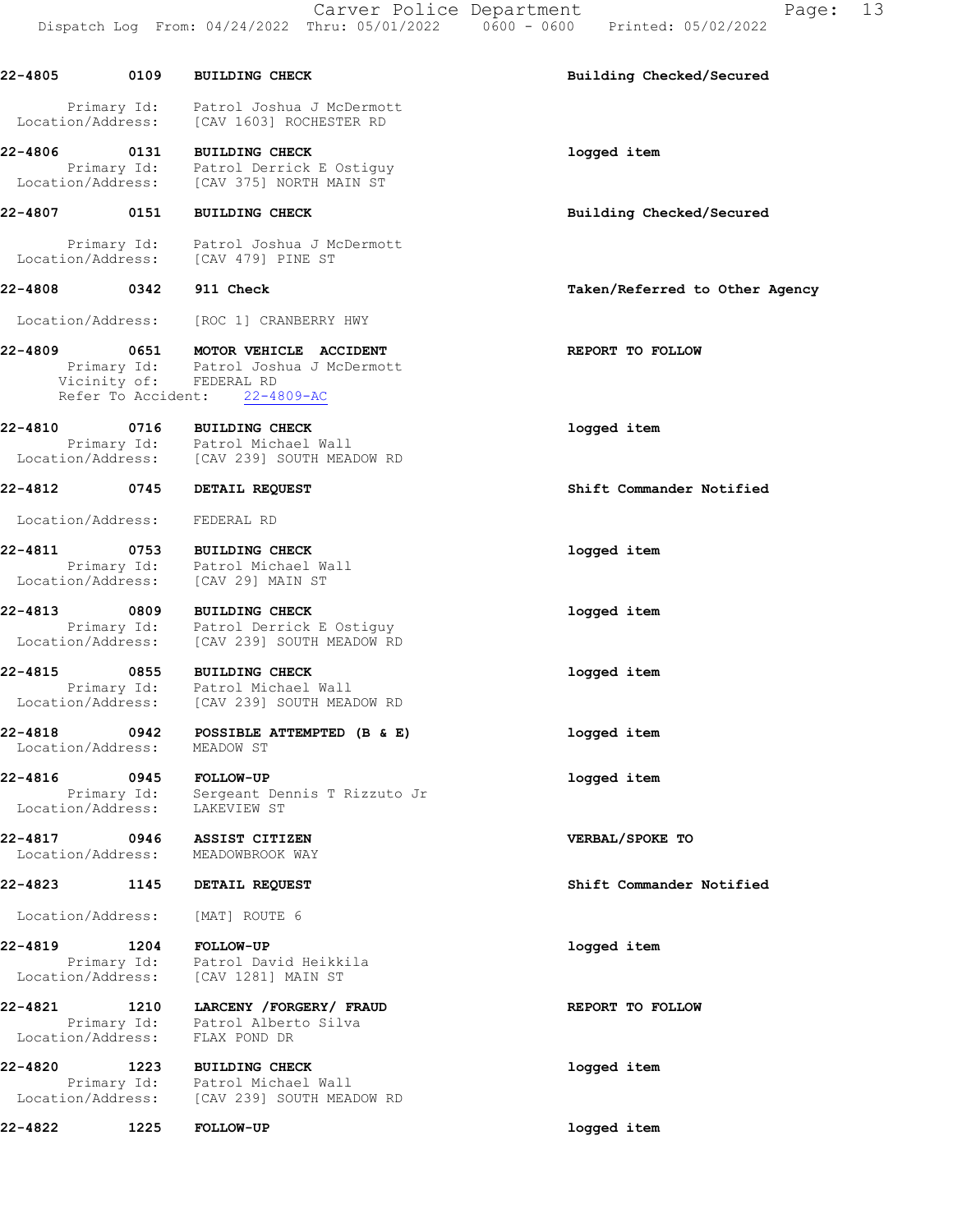|                                                  |                           | Carver Police Department<br>Dispatch Log From: 04/24/2022 Thru: 05/01/2022   0600 - 0600   Printed: 05/02/2022 | 14<br>Page:                  |  |
|--------------------------------------------------|---------------------------|----------------------------------------------------------------------------------------------------------------|------------------------------|--|
|                                                  |                           | Primary Id: Patrol David Heikkila<br>Location/Address: [CAV 2080] WARD ST                                      |                              |  |
| 22-4824 1248                                     |                           | DETAIL REQUEST                                                                                                 | Shift Commander Notified     |  |
| Location/Address:                                |                           | [PLY] STATE RD                                                                                                 |                              |  |
| 22-4825                                          | 1306                      | <b>BUILDING CHECK</b><br>Primary Id: Patrol Michael Wall<br>Location/Address: [CAV 29] MAIN ST                 | logged item                  |  |
| 22-4826 1320                                     |                           | MEDICAL EMERGENCY                                                                                              | Transport to Hospital, Other |  |
| rrimary Id: A2 EMS<br>Location/Address: LILLITAN |                           | LILLIAN WAY                                                                                                    |                              |  |
|                                                  |                           | 22-4827 1326 FOLLOW-UP                                                                                         | Services Rendered            |  |
|                                                  | Location/Address:         | Primary Id: Patrol Derrick E Ostiguy<br>[CAV 239] SOUTH MEADOW RD                                              |                              |  |
| 22-4828                                          | 1345                      | <b>BUILDING CHECK</b><br>Primary Id: Patrol Michael Wall<br>Location/Address: [CAV 239] SOUTH MEADOW RD        | logged item                  |  |
| 22-4829                                          | 1353                      | <b>BUILDING CHECK</b>                                                                                          | logged item                  |  |
| Location/Address:                                |                           | Primary Id: Patrol Derrick E Ostiguy<br>[CAV 239] SOUTH MEADOW RD                                              |                              |  |
| 22-4830 1412<br>Location/Address:                |                           | <b>FOLLOW-UP</b><br>[CAV 1464] CENTER ST                                                                       | logged item                  |  |
| 22-4831 1426                                     |                           | <b>BUILDING CHECK</b><br>Primary Id: Patrol Michael Wall<br>Location/Address: [CAV 29] MAIN ST                 | logged item                  |  |
| 22-4832 1458                                     |                           | MEDICAL EMERGENCY                                                                                              | Transport to Tobey           |  |
| Location/Address:                                |                           | TREMONT ST                                                                                                     |                              |  |
| 22-4833                                          |                           | 1500 ASSIST CITIZEN<br>Primary Id: Patrol Alberto Silva<br>Location/Address: [CAV 1464] CENTER ST              | logged item                  |  |
| 22-4834                                          | 1625                      | SERVE WARRANT OF APPREHENSION                                                                                  | Shift Commander Notified     |  |
| Location/Address:                                | Primary Id:               | Patrol Lawrence Page<br>[CAV 2788] QUAKER RD                                                                   |                              |  |
| 22-4835<br>Location/Address:                     | 1758                      | ASSIST OTHER AGENCY<br>[CAV 1464] CENTER ST                                                                    | logged item                  |  |
| 22-4836 1907<br>Location/Address:                |                           | CIVIL MATTER<br>CRAIG ST                                                                                       | logged item                  |  |
| 22-4837<br>Location/Address:                     | 1945                      | ASSIST OTHER AGENCY<br>[CAV 2447] DEER HILL LN                                                                 | VERBAL/SPOKE TO              |  |
| 22-4838 1955<br>Location/Address:                |                           | DETAIL REQUEST<br>[CAV 1464] CENTER ST                                                                         | logged item                  |  |
| 22-4839                                          | 2131<br>Primary Id:       | DETAIL REQUEST<br>Dispatcher Rebecca L Anctil                                                                  | logged item                  |  |
| 22-4840                                          | Location/Address:<br>2138 | [KIN] PARTINGS WAY<br>MEDICAL EMERGENCY                                                                        | Transport to BI Plymouth     |  |
| Location/Address:                                |                           | SANTANA WAY                                                                                                    |                              |  |
| 22-4841                                          | 2242                      | <b>CIVIL MATTER</b>                                                                                            | VERBAL/SPOKE TO              |  |
| Location/Address:                                | Primary Id:               | Patrol Lawrence Page<br>CRAIG ST                                                                               |                              |  |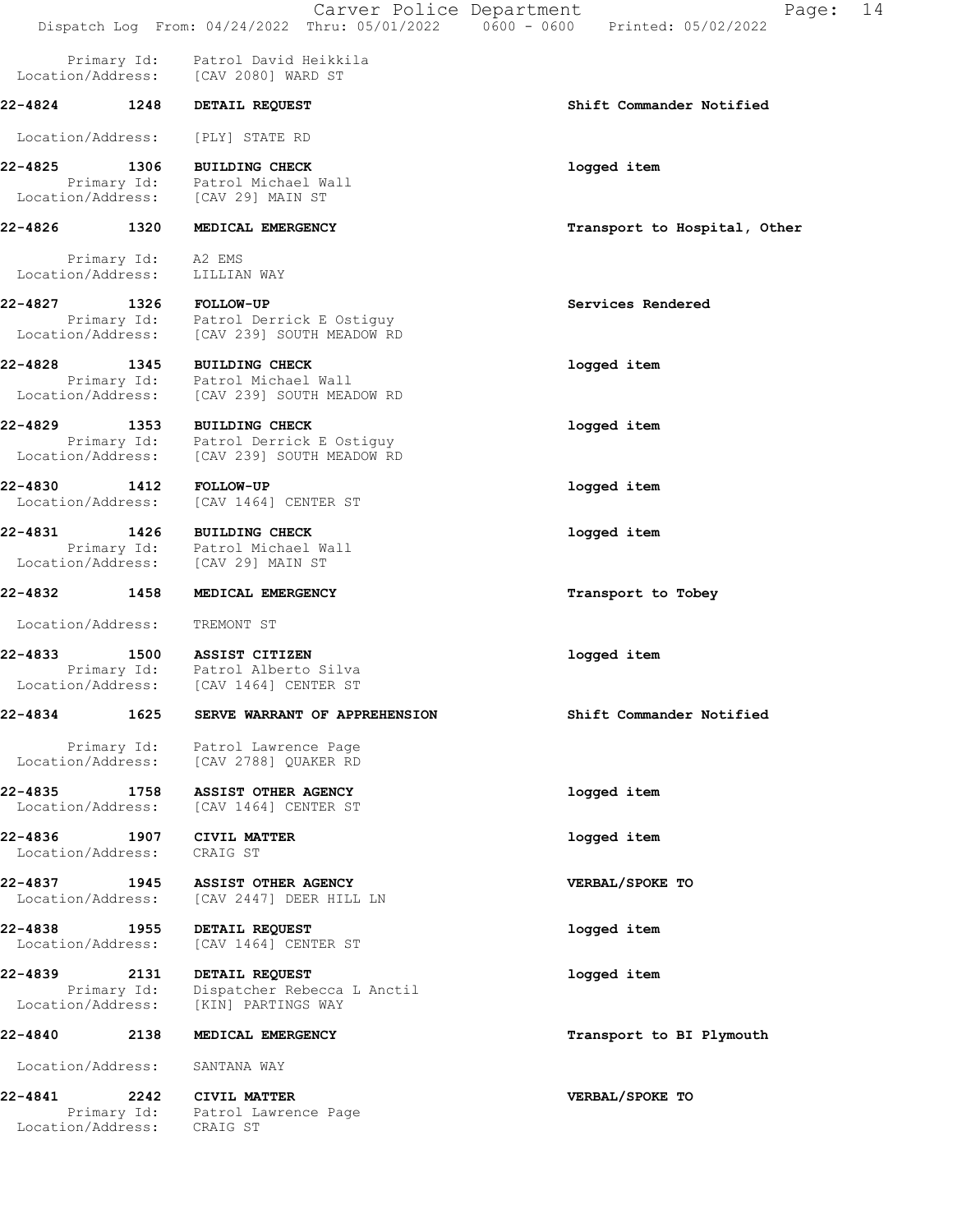Carver Police Department Fage: 15 Dispatch Log From: 04/24/2022 Thru: 05/01/2022 0600 - 0600 Printed: 05/02/2022 22-4842 2255 ANIMAL COMPLAINT Taken/Referred to Other Agency Primary Id: Dispatcher Rebecca L Anctil Location/Address: [MID] PURCHASE ST 22-4844 2354 MOTOR VEHICLE COMPLAINT GONE ON ARRIVAL Primary Id: Sergeant William J Kelly Location/Address: FOSDICK RD For Date: 04/30/2022 - Saturday 22-4845 0003 ALARM, BURGLAR Building Checked/Secured Location/Address: [CAV 927] MAIN ST 22-4855 0004 CARBON MONOXIDE ALARM Fire Services Provided Location/Address: INDIAN ST 22-4846 0204 BUSINESS CHECK logged item Primary Id: Sergeant William J Kelly Location/Address: [CAV 1432] MAIN ST 22-4847 0209 BUSINESS CHECK Drimary Id: Sergeant William J Kelly<br>
Location/Address: [CAV 1574] NORTH MAIN ST Sergeant William J Kelly [CAV 1574] NORTH MAIN ST 22-4848 0209 BUILDING CHECK logged item Primary Id: Patrol Derrick E Ostiguy Location/Address: [CAV 1548] TREMONT ST 22-4849 0217 BUILDING CHECK logged item Primary Id: Patrol Derrick E Ostiguy Location/Address: [CAV 1576] TREMONT ST 22-4850 0218 Plaza Check Plaza checked Primary Id: Sergeant William J Kelly Location/Address: [CAV 514] NORTH MAIN ST 22-4851 0222 BUILDING CHECK logged item Primary Id: Patrol Derrick E Ostiguy Location/Address: [CAV 119] LAKEVIEW ST 22-4852 0227 BUILDING CHECK logged item Primary Id: Patrol Derrick E Ostiguy Location/Address: SAVERY LN 22-4853 0229 BUSINESS CHECK logged item Primary Id: Sergeant William J Kelly Location/Address: COMMERCE WAY

22-4854 0235 BUILDING CHECK logged item Primary Id: Patrol Derrick E Ostiguy Location/Address: [CAV 239] SOUTH MEADOW RD

22-4856 0410 ASSIST CITIZEN VERBAL/SPOKE TO Primary Id: Sergeant William J Kelly Location/Address: [CAV 1684] CORNISH ST

#### 22-4857 0544 MEDICAL EMERGENCY Transport to BI Plymouth

Location/Address: MAIN ST

22-4858 0624 MEDICAL EMERGENCY **1200 CONTROLLY 1200 MEDICAL** 

Location/Address: [CAV 374] MAIN ST

22-4859 0755 ANIMAL COMPLAINT logged item Primary Id: Dispatcher Rebecca L Anctil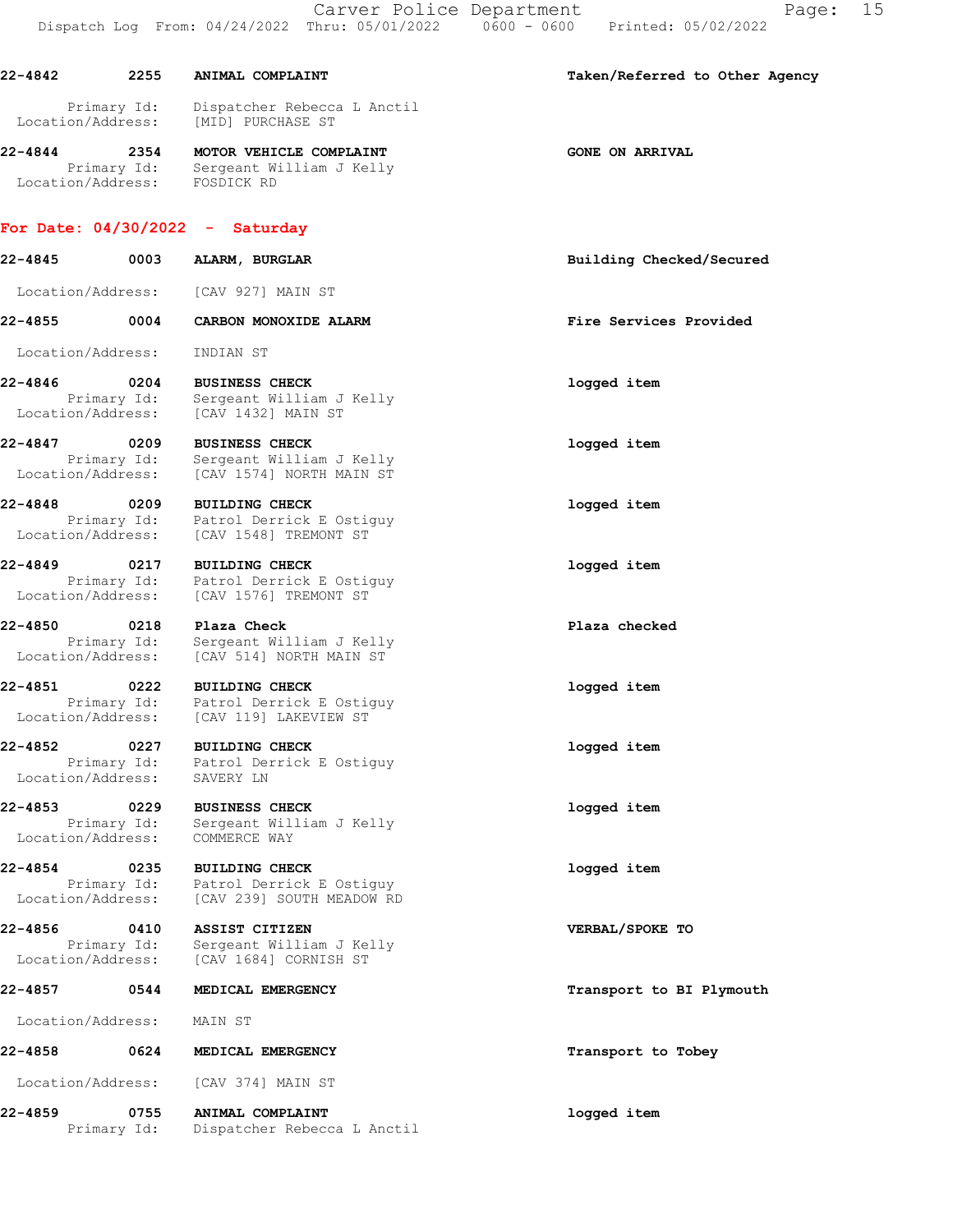Carver Police Department Fage: 16 Dispatch Log From: 04/24/2022 Thru: 05/01/2022 0600 - 0600 Printed: 05/02/2022

Location/Address: CENTER ST

22-4861 0814 ANIMAL COMPLAINT logged item Primary Id: Dispatcher Rebecca L Anctil Vicinity of: [CAV 1784] POND ST

22-4862 0836 ASSIST CITIZEN REPORT TO FOLLOW Primary Id: Patrol Jeremy E Farquharson Location/Address: [CAV 863] QUAKER RD

22-4863 1402 FIRE, Assist FD logged item Primary Id: Dispatcher Rebecca L Anctil Location/Address: [CAV 929] CRANBERRY RD

22-4864 1519 ASSIST CITIZEN **REPORT TO FOLLOW**  Primary Id: Patrol Alberto Silva Location/Address: [CAV 2692] POND ST

22-4865 1558 MOTOR VEHICLE DISABLED logged item Primary Id: Dispatcher Rebecca L Anctil Location/Address: [CAV 508] WAREHAM ST

22-4866 1613 PROPERTY FOUND 160 REPORT TO FOLLOW Primary Id: Patrol Jeremy E Farquharson Location/Address: HIGH ST + BROOK ST

22-4867 1803 MEDICAL EMERGENCY **1803** 1803 MEDICAL EMERGENCY

 Primary Id: A2 EMS Location/Address: CHURCH ST

22-4868 1828 ASSIST CITIZEN VERBAL/SPOKE TO Primary Id: Patrol Michael Wall Location/Address: PLEASANT ST

22-4869 1925 ASSIST CITIZEN Shift Commander Notified

 Primary Id: Sergeant Joseph R Ritz Location/Address: CRAIG ST

#### 22-4870 1949 MOTOR VEHICLE ACCIDENT Transport to BI Plymouth

 Primary Id: Patrol Joshua J McDermott Location/Address: [CAV 1720] HOLMES ST Refer To Accident: 22-4870-AC

#### 22-4873 1949 MEDICAL EMERGENCY **1949 MEDICAL EMERGENCY** 1958 1958 Transport to BI Plymouth

 Primary Id: A1 EMS Location/Address: [PLM] COUNTY RD

## 22-4871 2202 MEDICAL EMERGENCY **1200** 22-4871 2202

 Primary Id: Detective Joshua T Shaw Location/Address: MEADOW ST

22-4874 2243 MOTOR VEHICLE COMPLAINT logged item Primary Id: Dispatcher Rebecca L Anctil Location/Address: TREMONT ST

22-4875 2324 ASSIST OTHER AGENCY logged item Location/Address: [CAV 1464] CENTER ST

## For Date: 05/01/2022 - Sunday

| 22-4877           | 0147        | <b>BUILDING CHECK</b>                    | Building Checked/Secured |
|-------------------|-------------|------------------------------------------|--------------------------|
| Location/Address: | Primary Id: | Patrol Brandon W Rudolph<br>COMMERCE WAY |                          |